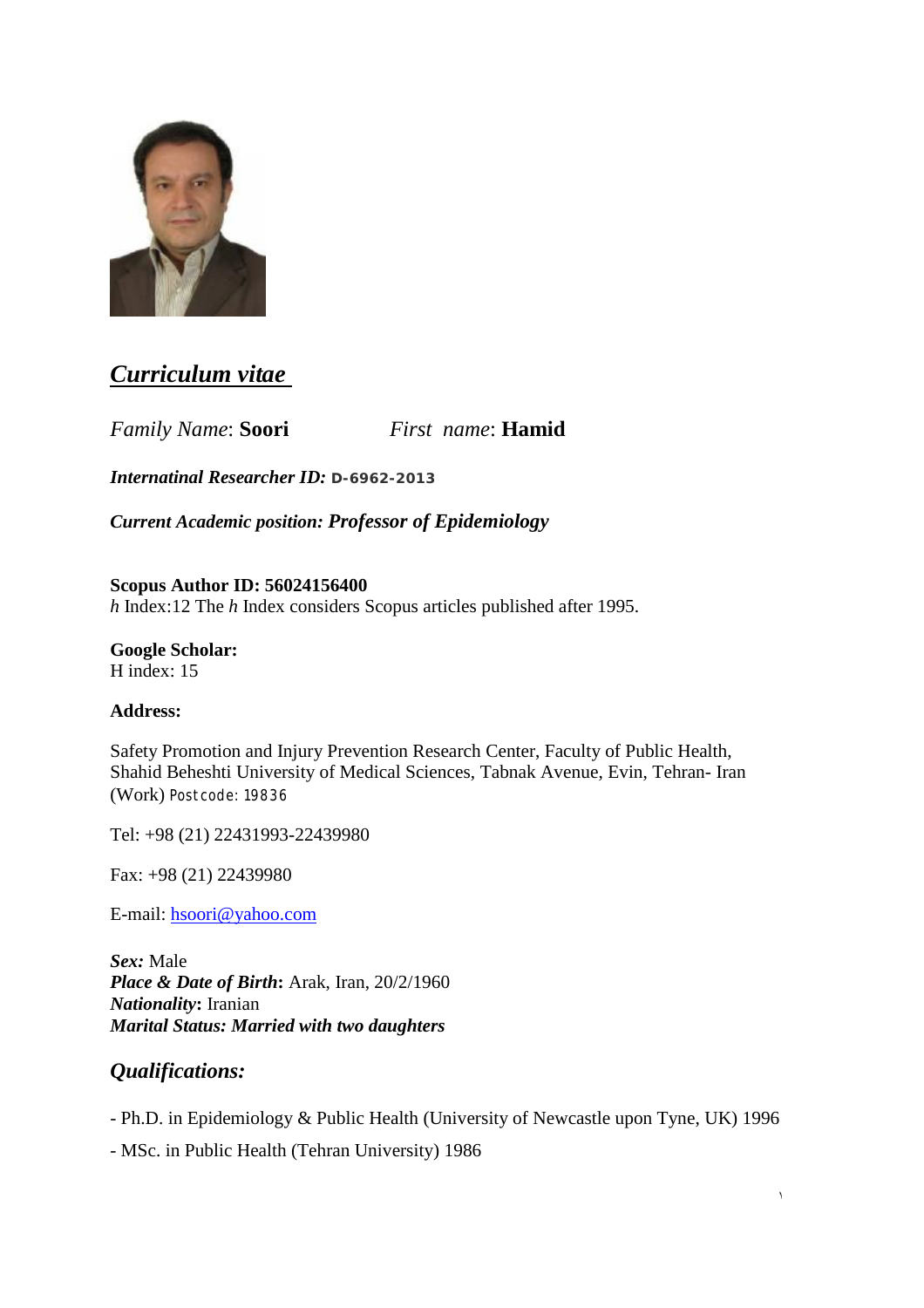- B.Sc. in Biology (Tehran University) 1984

### *Educational courses:*

- Writing up and publishing epidemiological research (Workshop)- By G. Davey-Smith & S. Frankel (University of Bristol), December 8, 2004.

- Information management in food and nutrition security (2 weeks short course). By Wageningen UR, Holland. November 8-19, 2004.

- Integrated Information Network (INN), theorical and practical knowledge of working in the IIN environment & platforms. Elsevier Science Direct & John Wiley InterScience Training Course. Tehran, October 2005.

- John Wiley InterScience & Elsevier ScienceDirect Seminar. 5 September 2005, Tehran- Iran.

- Basic, stucture & dovcumentation of quality management system in accordance with ISO 9000: 2000 Series. TUV Academy Iran-Germany, 17-18 August 2006.

- Internal quality audit based on requirements of ISO 9000: 2000 Series. TUV Academy Iran-Germany, 24-25 August 2006.

- Global Burden of Diseases (GBD) workshop. Swansea, UK, 17-20 September 2010.

### *Major Professional Experiences:*

#### *Teaching experience:*

- Teaching of Epidemiology, Public Health, Research methods, Human ecology for B.Sc., MSc, Ph.D. and Medical students since 1986.

- Lecturer in different workshops for academic members on; Research methods, how to write a scientific paper?, Nosocomial infectious Diseases, Injury prevention, Errors in medical research, etc..

- Head of the department of Community Medicine for three years, 1988-1991. (Ahwaz Medical School).

- Head of the department of Environmental Health since 1997-2002 (Ahwaz Medical School).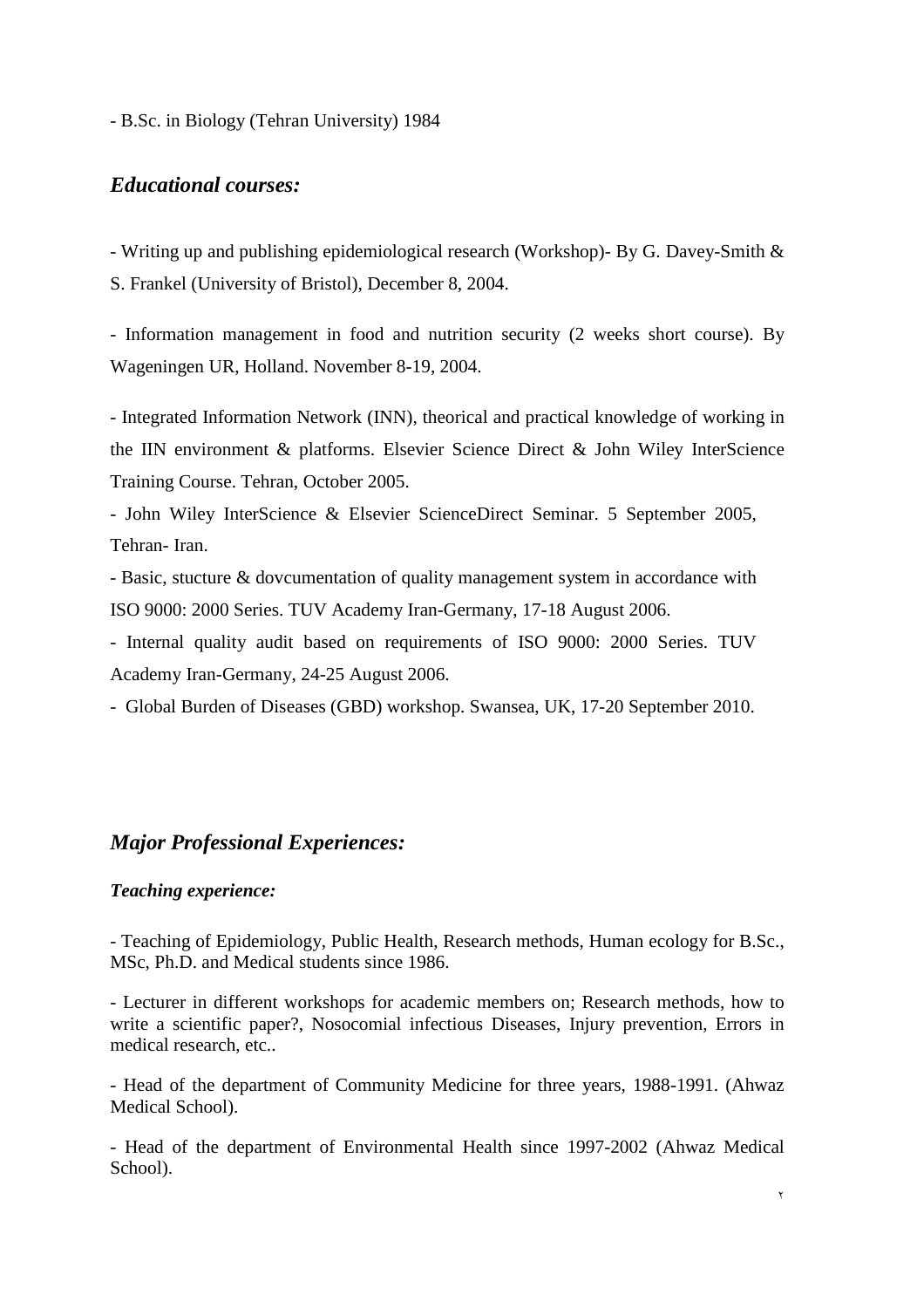- Head of the department of Family Health, 2005-6. Faculty of Public Health. Shahid Beheshti University of Medical Sciences.

- Head of the department of Epidemiology, 2008-ongoing. Faculty of Public Health. Shahid Beheshti University of Medical Sciences.

- Lecturer of Educational courses on TEACH-VIP, World Health Organization, 2003.
- Mentor of TEACH-VIP in Geneva, World Health Organization, 2008
- Supervisor of many MSc, and PhD students in the field of Medicine and Public Health.

#### *Other Experiences:*

- Secretary General & Chairperson of Scientific Committee,  $6<sup>th</sup>$  International Epidemiological Association Scientific Meeting in Eastern Mediterranean Region, December 9-11, 2003. Ahwaz-Iran.

- Temporary Advisor od World Health Organization (WHO).

- Translating a book in Persian entitled "Modern Infectious Diseases Epidemiology", 2000.

- Translating a book in Persian entitled "Psychological care Tsunami-effected populations" 2006.

- Translating a book in Persian entitled "Research Management and Administration". 2007.

- Translating a book in Persian entitled "Road Traffic Injury Prevention". 2008.
- Translating a book in Persian entitled "Epidemiological approach". 2009.
- Translating a book in Persian entitled "Speed Management". 2009.
- Translating a book in Persian entitled "Helmets" 2009.
- Translating a book in Persian entitled "World report on Child Injuries٢٠١٠ .".
- Translating a book in Persian entitled "Child restraint and Seat belt". 2011.
- Translationg two books in Persian entitled "Global report on road safety 2009" and "Global report on road safety 2013".
- Translating a book on "Pedestrian safety" 2013

- Soori H, Sanagoo M. (2005) Common Errors in Biomedical Reasearch. Natioanl Research Centre for Medical Sciences of Iran (Book in Persian).

- Ten years experience working in National Health System of Iran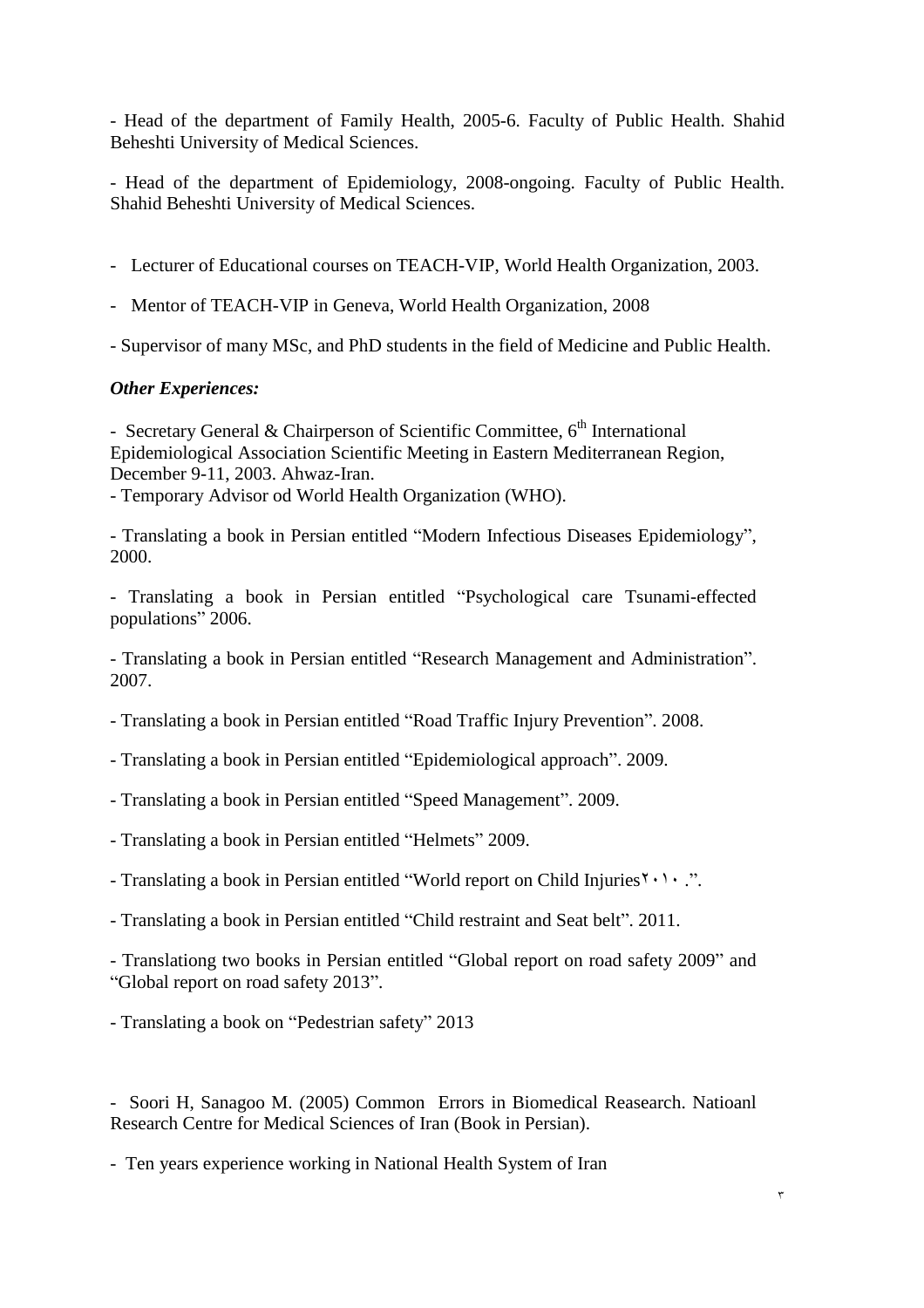- Three years experience in the Iranian Ophthalmology Research Center as the research consultant.

- Conducting or supervising of tens of research projects for different medical studies, particularly in intervention clinical trials.

- Member of the board of Epidemiology of Iran since 1999.

- Member of the research committee of Ahwaz University of Medical Sciences (AUMS) for 12 years

- Member of the research committee of the medical school, and the faculty of Health (AUMS) since 1998

- Member of the directorate committee of the Infectious and Tropical Medicine Research Centre (AUMS)

- Member of the directorate committee of the Thalassemia & Haemoglobinopathy Research Centre (AUMS)

- Member of the directorate committee of the National Committee of Prevention & Control of Eye Diseases (I.R. Iran)

- Member of the directorate committee of the National Committee of Prevention & Control of Injuries (I.R. Iran)

- Advisor of Occupational Safety & Prevention in Iranian Saipa Car Manufacture Company scince 2001.

- Head of the department of International Relations Affairs, The National Research Center for Medical Sciences of I.R. Iran, 2003- ongoing.

- Undersecretary of Research Affairs, The National Research Center for Medical Sciences of I.R. Iran, 2004- 2007.

- Editor-in chief, Pajoohesh Newsletter, The National Research Center for Medical Sciences of I.R. Iran, 2004- 2007.

- Editorial member of the Medical Journal of Ahwaz University of Medical Sciences, 2000-2009.

- Manager of the Medical Journal of Ahwaz University of Medical Sciences, 1996- 2004.

- Editorial member of the Medical Journal of Guilan University of Medical Sciences, 1999- ongoing.

- Deputy manager of the World Bank project on Nutrition in I.R. Iran, 2004.

- Member of Scientfic Committee & Manager of the Medical Journal of Hakim, Iran, 2004-ongoing.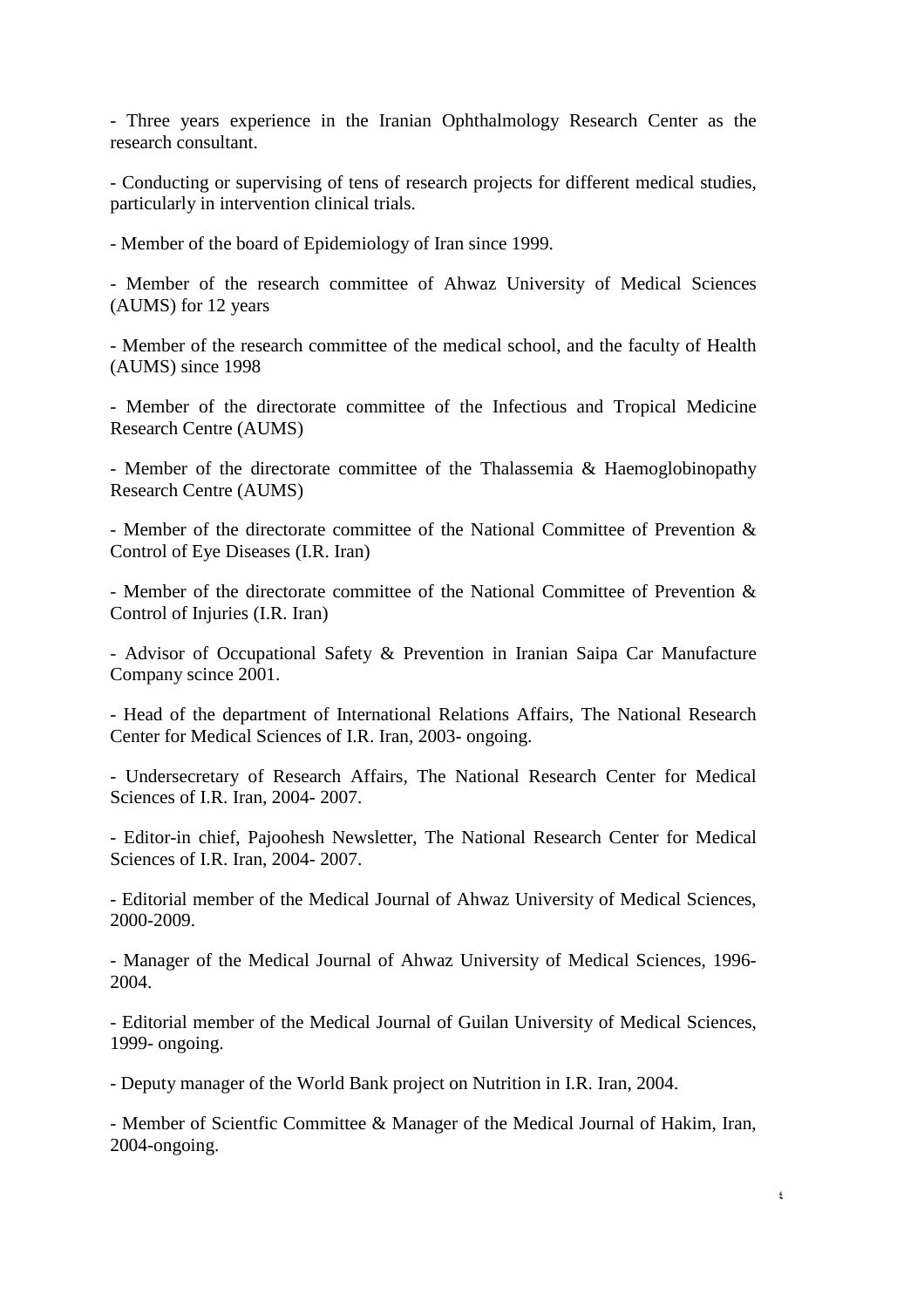- Chair of Organizing Committee, the  $10<sup>th</sup>$  Razi National Research Festival, Iran, 2004.

- Member of the Ethical Committee, The National Research Centre for Medical Sciences of Iran. 2004-ongoing.

- Member of the National Ethical Committee, Jahad Daneshgahi Keshwar, Tehran-Iran. 2005- Ongoing.

- Member of the Scientific Committee,  $14<sup>th</sup>$  International Conference on Safe Communities, June 13-15, 2005, Bergen, Norway.

- Member of the Safe Community Weekly Team. Karolinska Institute, Department of Public Health Sciences, *Division of Social Medicine, Sweden &* The Norwegian Safety Promotion Centre- a WHO CC Affiliated Safe Community Support Centre on behalf of Safe Communities Network. 2004- Ongoing.

- Member of the scientific committee. The first National Congress of Community- based Participatory Research. August 2005, Ardabil, Iran.

-Member of the Public Health Committee, the  $10^{th}$  Razi research festival. Iran, 2004.

- Undersecretary of Educational Affairs, Faculty of Health, Shahid Beheshti University of Medical Sciences, Tehran-Iran. 2005 March- 2006 June.

- Member of the Scientific Committee, The XVIIth World Congrtess of Epidemiology, Bangkok, Thailand, 21-25 August 2005.

- Chair of Scientific Committee, The first national Conference of on Air Pollution in Tehran- Iran, January 23, 2006.

-Manager of Research Affairs, Shahid Beheshti University of Medical Sciences. June 2006- 2010.

-Head of the Department of Epidemiology, Faculty of Public Health, Shahid Beheshti University of Medical Sciences, Tehran-Iran, since 2007.

- Director of Safety Promotion and Injury Prevention Research Center. Shahid Beheshti University of Medical Sciences.

- Member of the Scientific Committee,  $18<sup>th</sup>$  International Conference on Safe Communities, August 13-15, 2009, Cali, India.

- Member of the Scientific Committee, 19<sup>th</sup> International Conference on Safe Communities, March 23-26, 2010, Suwan, South Korea.

- Member of International Programme Committee,  $10^{th}$  World Conference of Injury Prevention and safety promotion, September 21-24, 2010, London, UK.

٥

- Chief, Journal of Safety Promotion and Injury Prevention"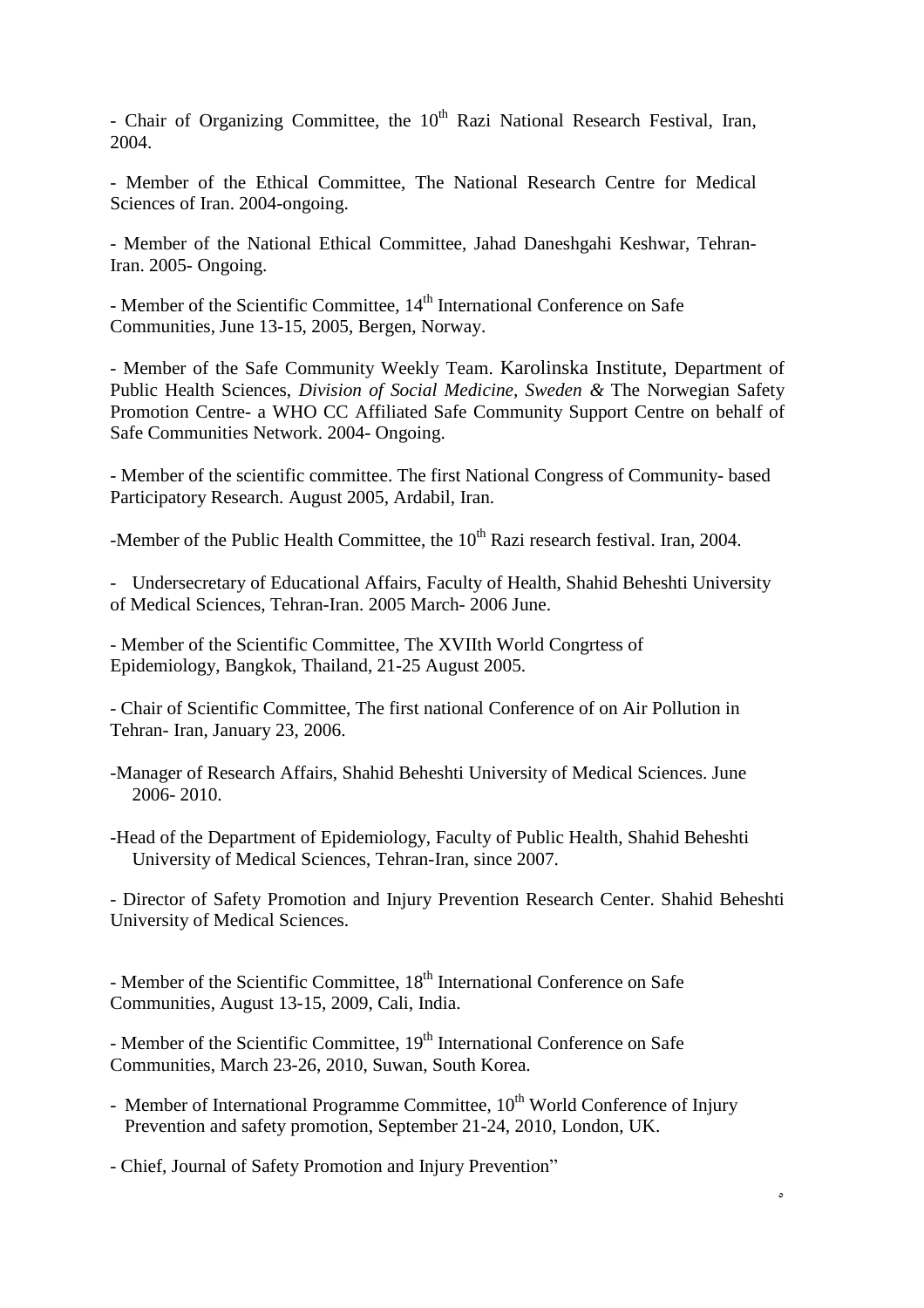#### **Presenter of International Workshops:**

Presenter of the international workshop on motorcycle injuries, in Ghana, December 2009.

- The international workshop on Pedestrian Injuries Research in Low- and Middle-Income Countries. Cuernavaca, México, June 2010.

- Regional consultant, Regional Consultation on Developing a Framework for The Implementation of Recommendations of World Report on Child Injury Prevention, EMRO, Cairo, Egypt, 26-28 September 2011.
- Presenter of the WHO-RTIRN Regional Workshop on Public Health Research on Road Traffic Injuries & RTIRN Jakarta- Indonesia, October 2011.

#### **Computer Skills**

MS Word, PPT, Excel; EndNote, familiarity with data analysis software e.g. SPSS and Minitab

#### **Major Research Projects:**

- Knowledge, attitude and practice of parents on their children's infectious diseases
- A case control study on childhood poisoning in Ahwaz-Iran
- Children's breakfast skipping in Iran
- Epidemiology of childhood injuries in Ahwaz-Iran
- Health related lifestyle patterns among Iranian families
- Smoking behaviour among Iranian Adults
- Pattern of dietary habits among Iranian adults
- Growth and development of children: a cohort study
- Measuring health-related quality of life among Iranian primary school children
- Health-related lifestyle patterns among elders in Ahwaz-Iran.
- Prevalence rate and main causes of blindness and low vision among Iranian adults

- Job stress and occupational injuries among Iranian car manufacture company of Saipa,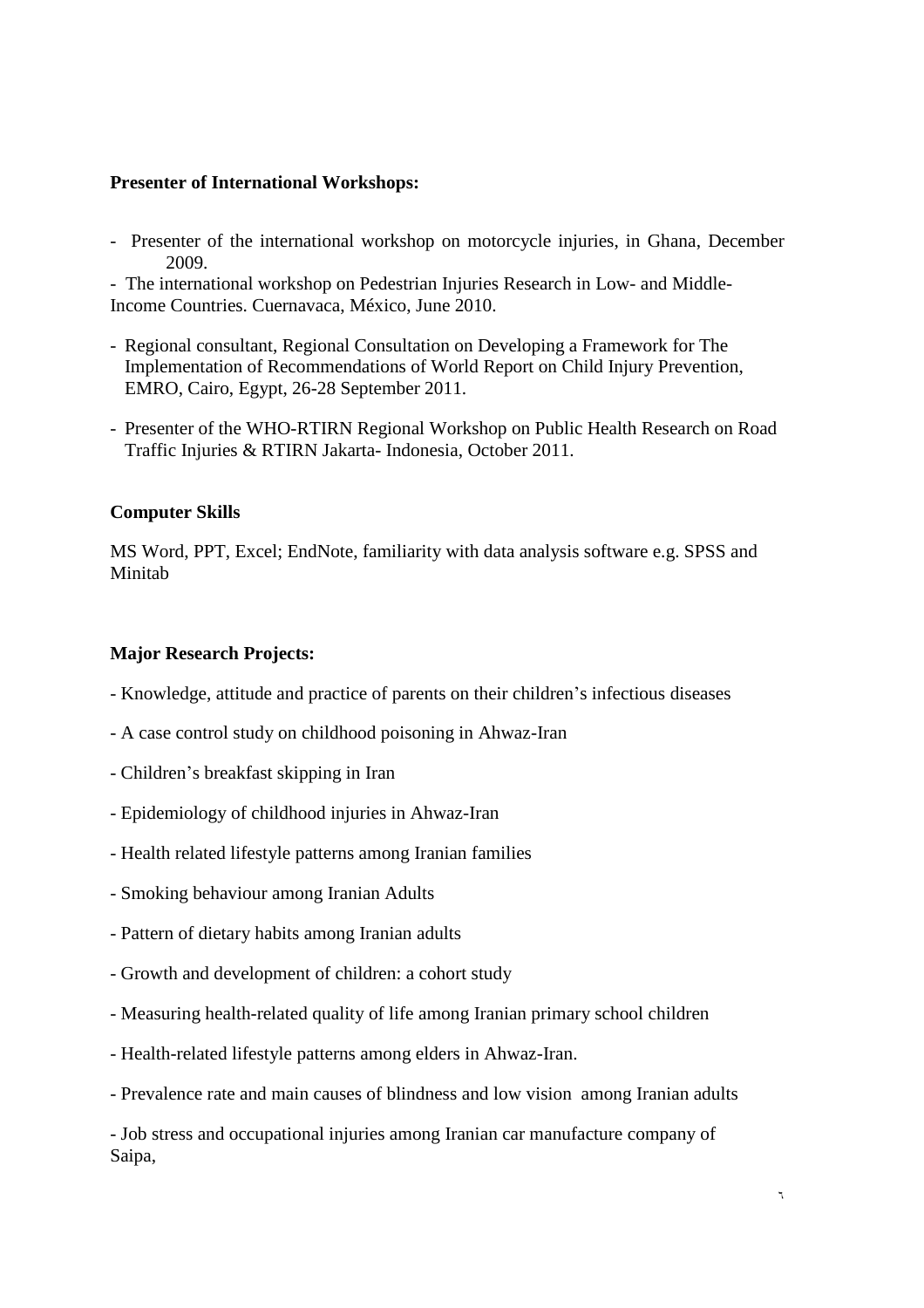- Prevalence rate and main related risk facrors on job stress among managers of Iran Saipa Car Manufacure Group.

- Study of the role of pupil liaisons on traffic penalties and roads traffic injuries in Iran
- Association of a few interventions by police with changes in traffic injuries in Iran
- Political Mapping study on pertaining to the State of traffic injury in 2008
- Study of research Priority setting on road traffic injuries in 2008
- Study and situational analysis of epidemiologic & administration of road traffic injuries in I.R. of Iran
- Epidemiological Situational Analysis of road traffic injuries in Iran
- Solution-Oriented Situational analysis on road traffic injuries in Iran
- Road user's satisfaction and knowledge with traffic police practice from feast design in Noroz 2009

# *Paper Publications:*

- 1. A study on fertility status and women's awareness about family planning and demographic issues in Ahwaz. *Soori H, Latifi M . Scientific Medical Journal of Ahwaz University of Medical Sciences. 1989: (26):35-29.*
- 2. Injury to child pedestrian. **Soori H** & Bhopal R.S. BMJ, May 1995, vol.310: 1334.
- 3. Study of growth and development of children in Ahwaz-Iran. *Soori H, Latifi SM. Medical Journal of Ahwaz University of Medical Sciences. 1996: 28-34.(in Persian language).*
- 4. Childhood deaths from unintentional injuries in rural areas of Iran. *Soori H & Naghavi M. Injury Prevention. 1998, vol. 4, 222-4.*
- 5. Study of children risk-taking behaviour after school. *Soori H. Journal of Teb & Tazkieh 1998: 36-41 (in Persian language)*
- 6. Deaths from unintentional injuries in rural areas of the Islamic Republic of Iran. *Soori H & Naghavi M. East. Meditr. Health J, 1999, vol. 5 (1): 55-60.*
- 7. Iranian rural health workers (Behvarz) and risk factors of childhood injury. **Soori H** & Motlagh E. East. Meditr. Health J. 1999, vol. 5 (4): 684-89.
- 8. Children's risky activities and parents ideas on children's risk taking behaviour. **Soori H**. Med. J of the I.R. of Iran, May 1999. Vol. 13: 19-26.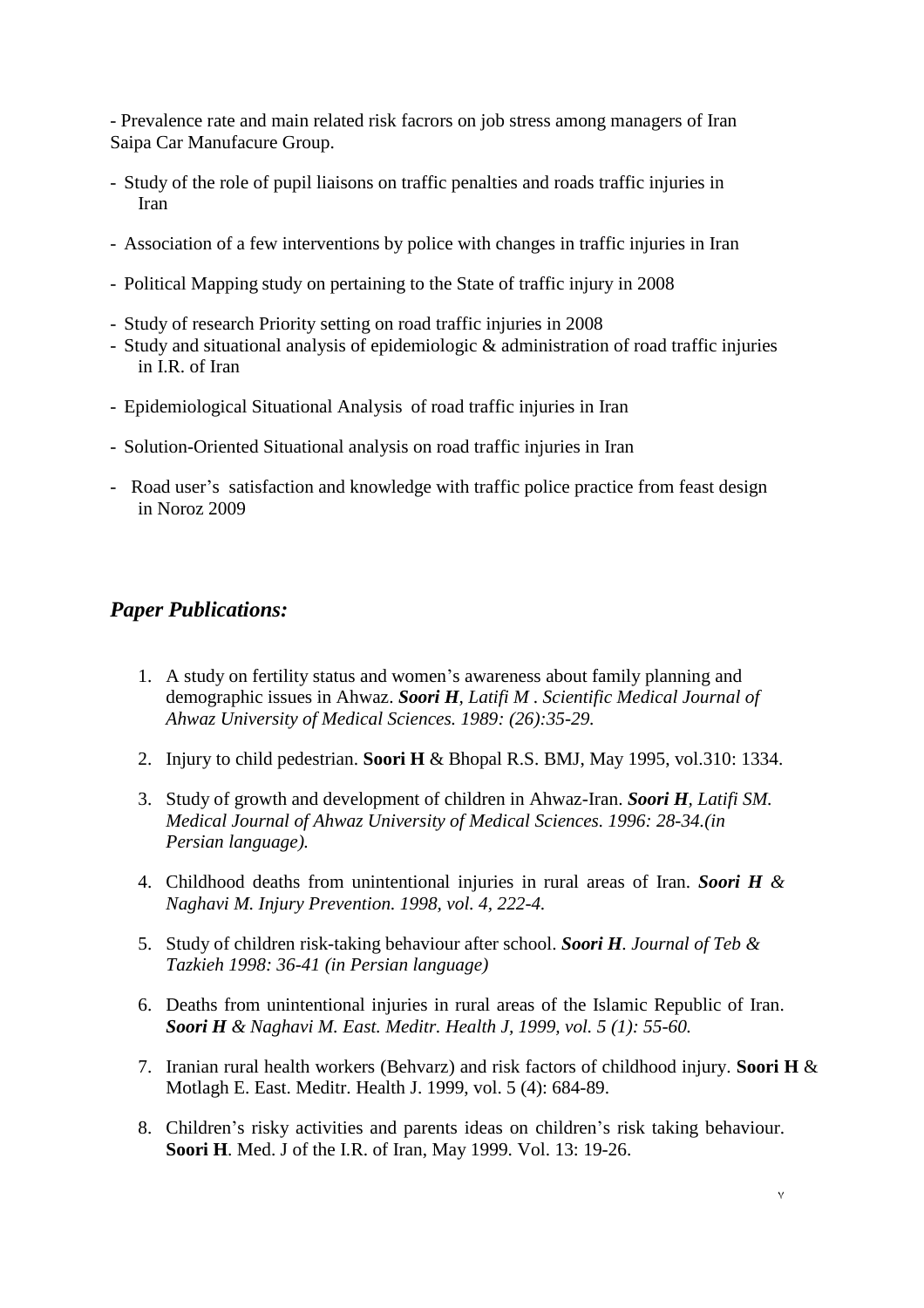- 9. Unintentional injuries in children and measuring of socio-economic deprivation. **Soori H** & Bhopal R.S. The Society for Social Medicine. Sept. 1999: 6.
- 10. The role of health volunteer communicators on knowledge and performance of their clients before and after a health education program in 18 provinces of Iran. *Soori H, Naghavi M. Medical Journal of Ahwaz University of Medical Sciences. 1999: 12-18.(in Persian language).*
- 11. Children's risk perception and parents' views on level of risk that children attach to outdoor activities. **Soori H**. Saudi Med. J. 2000, vol. 21 (5): 455-60.
- 12. A study of some factors influencing the rate of childhood accidents after school. **Soori H**. Social Biology and Human Affairs, 2000; Vol.65, No.1: 33-34.
- 13. Epidemiology of deaths of injuries among Iranian children. *Soori , Naghavi M. Journal of Teb & Tazkieh 2000: 53-57 (in Persian language)*
- 14. Developmental risk factors for unintentional childhood poisoning in Iran. **Soori H**. Saudi Medical Journal. 2001; Vol.22: 227-230.
- 15. Pattern of dietary behaviour and obesity in Ahwaz- the I.R. of Iran. *Soori H. East. Meditr. Health J. 2001. 7 (1/2): 163-170.*
- 16. Eating patterns and prevalence of obesity among Arabs living in Ahwaz-Iran. **Soori H**, Nik-Khooy A. Saudi Medical Journal, 2001;22(7):807-8.
- 17. Pattern of smoking habits among adults in Ahwaz-Iran. **Soori H.** Journal of Medical Council of I.R.Iran. 1381;1(20): 28-32 (in Persian language).
- 18. Epidemiology of injuries among children attending at accident & emergency departments (A & E Depts) in Ahwaz. *Soori H. Medical Journal of Ahwaz University of Medical Sciences. 2001: 1-12. (in Persian language)*
- 19. Parental permission for children's independent outdoor activities: Implications for injury prevention. *Soori H & Bhopal R.S. European Journal of Public Health. 2002; 12: 104-109.*
- 20. Epidemiology of children's cycling injuries in Ahwaz, Iran. *Soori H. East Mediterr Health J. (WHO), 2002 Mar-May;8(2-3):308-14.*
- 21. Accompaniment of Keratoconus and mitral prolepsis. *Javadi MA, Soori H, et al. Journal of Bina (Vision) Summer 2002: 278-281 (in Persian language).*
- 22. Association between leisure-time physical activity & medical services use. *Soori H. Scientific Journal of Hamadan University of Medical Sciences & Health Services. 2002: 56-61 (in Persian language).*
- 23. Prevalence of DMFT among middle school children in Ahwaz-Iran. *Ashrafi Zadeh S, Soori H, Ashrafi Zadeh M. Scientific Medical Journal of Ahwaz University of Medical Siences. 2002: 41-47. (in Persian language).*
- 24. Evaluation & critical appraisal of Epidemiological publications. *Soori H. Medical*

٨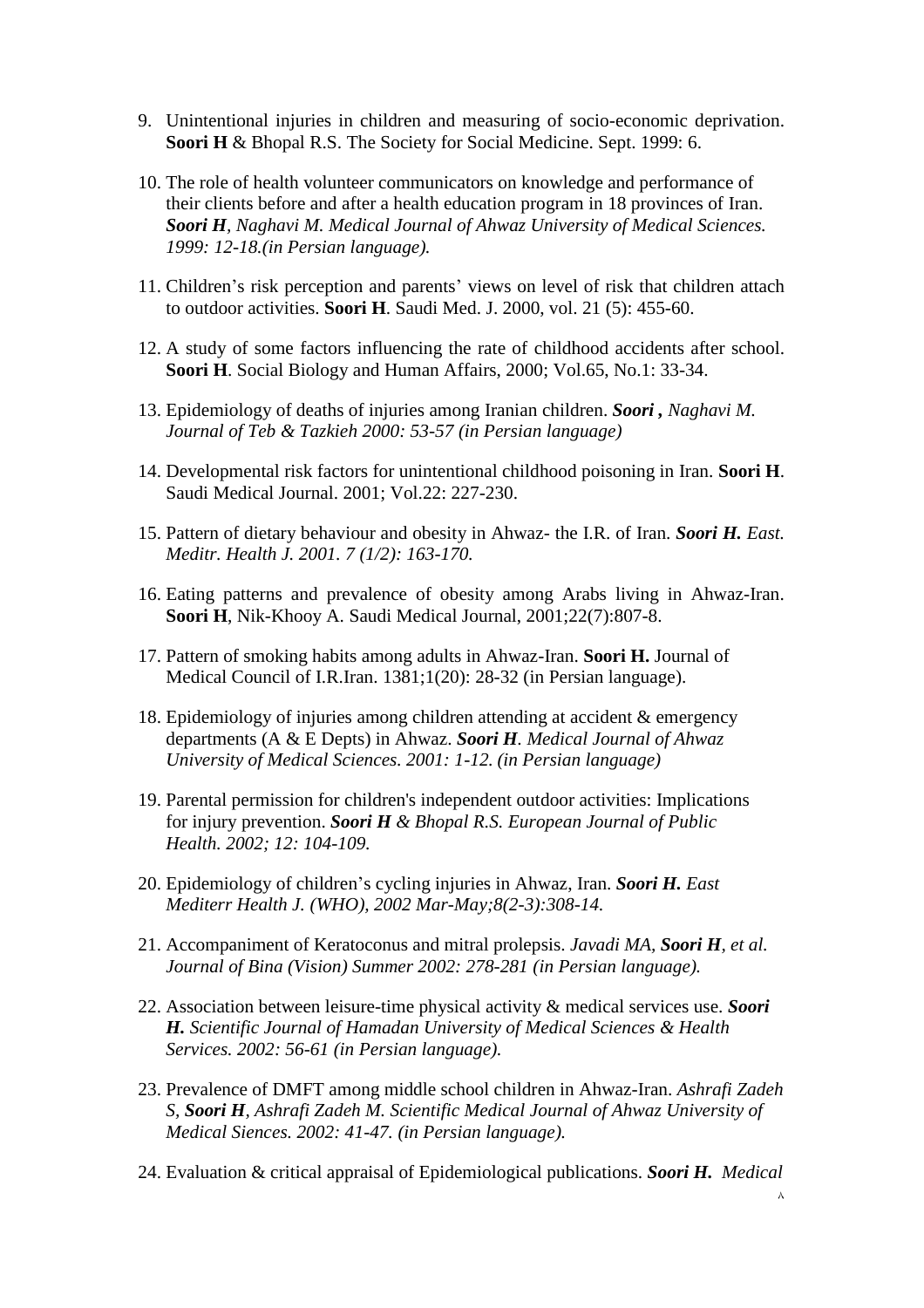*Journal of Gilan University of Medical Sciences. 2002: 64-70. (in Persian language).* 

- 25. Children's falls from heights in Ahwaz: An epidemiological study. *Soori H. Neuroscience Journal, 2003; 8(4): 237-240.*
- 26. Women's life-style pattern in Ahwaz-Iran. **Soori H.** Iran Iranian Red Crescent Medical Journal , 2003; 6 (1) :76-82.
- 27. A study on job stress among employed women in Ahwaz, Iran. **Soori H,** Hatami Sadabad A. Medical Journal of Hakim. 2003: 65-71 (in Persian language).
- 28. Outcomes of penetrating keratoplasty for Keratoconus. *Fallahi Motlagh B, Soori (Souri) H, et al. The Journal of the Iranian Society of Ophthalmology 2002;4(16): 19-9*
- 29. Primary vitrectomy vs. scleral buckling in management of retinal detachment in patients with history of Cataract extraction. *Ahmadieh H, Soori H, et al. Scientific J of the Eye Bank of I.R. Iran(Bina), 2003 Summer;9(1): 14-24. (In Persian language).*
- 30. Measuring health-related quality of life among schoolchildren in Ahwaz-Iran. **Soori H**. Primary Prevention, September 2004, 25 (1): 125-132.
- 31. Selegiline in comparison with Methylphenidate in attention deficit hyperactivity disorder children and adolescents in the double-blind, randomized clinical trial. *Mohammadi MR, Soori H, et al. J of Child And Adolescent Psychopharmacology. 2004;14 (3): 426-33.*
- 32. An Epidemiological Survey of Psychiatric Disorders in Iran. *Mohammadi MR, Soori H, et al. Clin Pract Epidemol Ment Health. 2005 Sep 26;1(1):1-16.*
- 33. Suicidal attempt and psychiatric disorders in Iran. *Mohammadi MR, Soori H, et al. Suicide Life Threat Behav. 2005 Jun;35(3):309-16.*
- 34. The study of Scoliosis and its relationship with the length of extremities in girl students of Guidance School in Ahwaz, Iran. *Safikhani Z, ◌ٍ Soori H & et al. Pak J Med Sci October-December 2005 Vol. 21 No. 4 470-471.*
- 35. Prevalence of Scoliosis in female students 11-15 years of age in Ahwaz, Iran. *Safikhani Z, Soori H & et al. Neurosciences, April 2006; 11(2).*
- 36. Prevalence and causes of blindness and low vision in Tehran Province: methodology and implementation program. *Soori H, et al. Bina j Ophthalmol 2005; 1: 3-22. (in Persian)*
- 37. Children indoor and outdoor play pattern in Ahwaz city: implications for injury prevention. Soori H. **Eastern Meditr Health J. 2006;12(3/4): 19-28.**
- 38. Epidemiology of Deaths from injuries in the Islamic Republic of Iran. Akbari M, Naghavi M, Soori H (as Correspondence author). Eastern Medietr Health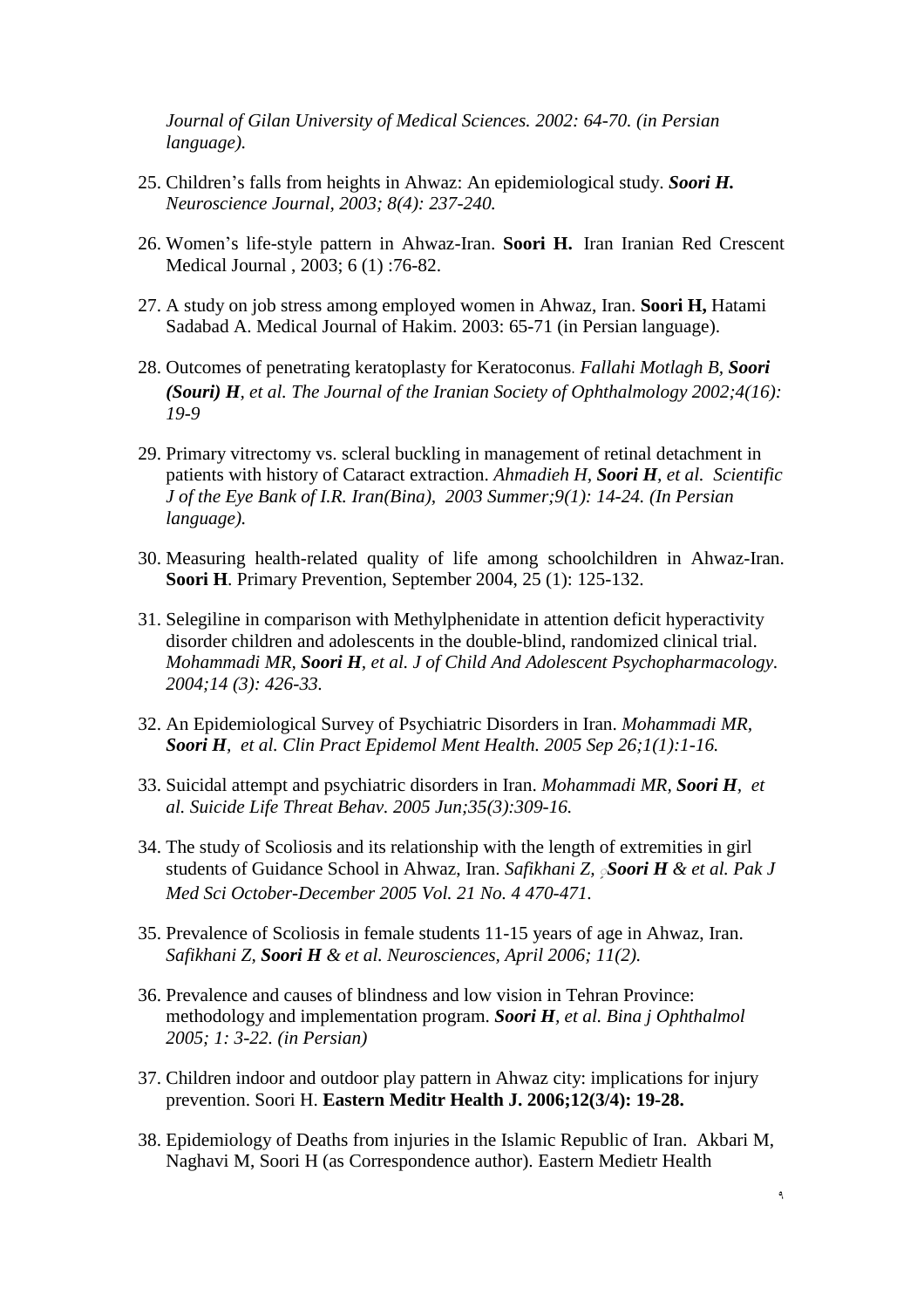J.2006;12(3/4): 50-58.

- 39. Prevalence and causes of blindness & low vision in Tehran province, 2005. *Soori H, Javadi MA, Rafati N, Rabbani Khah Z. Bina j Ophthalmol 2005:11(2):151- 163.*
- 40. Prevalence rate of twin delivery and relationship between twin delivery and COCP use in Ahwaz-Iran. *Nouhjah S, Soori H. Feyz, J. of Kashan University of Medical Sciences & Health Services. Summer 2005;34: 53-57.*
- 41. Epidemiological pattern of job stress among managers of car manufacture companies in Iran. *Soori H, Rahimi M, Mohseni H. Iranian Scientific J of Epidemiology. 2006;1(4): 41-50.*
- 42. 5 year survival of breast cancer in Shohada-e- Tajrish and Jorjani hospitals. *Akbari ME, Mirzaei HR, Soori H. Hakim Research Journal 2006; 9(2): 39-44.(in Persian)*
- 43. A study on the safety and efficacy of Castor oil for cervical ripening and labor induction. *Iravani M, Montazeri S, Afshari P, Soori H. Scientific Med. J. Ahwaz University of Medical Sciences 1385;48(5): 404-398.(in Persian)*
- 44. Association between children's health-related quality of life and unintentional injuries. *Soori H, Abachizadeh K. Pajoohandeh Med. J (In Persian). Summer 2007,3(57):235-43.*
- 45. The role of parental supervision on traffic injuries among 6-9 year old children. *Haddadi M, Soori H, Alamdari Sh. J Medical Council of I.R..Iran. Summer 2007; 25(2): 170-77.*
- 46. The effect of massage on comatos patients' vital signs, hospitalized in intensive care units. *Haji Hosseini F, Avazeh A, Elahi N, Shariati A, Soori H.* Scientic J Arak University of Medical Sciences. 2004; 9(3): 1-10. *(in Persian)*
- 47. Occupational stress and work-related unintentional injuries among Iranian car manufacture workers. **Soori H,** Rahimi M, Mohseni H. Eastern Mediterranean Health Journal, 2008, Vol. 14, No. 3:697-703.
- 48. Epidemiological pattern of job stress amongmanagers of car manufacture companies in Iran. *Soori H, Rahimi M, Mohseni H. Journal of Gilan Medical Sciennces. Winter 2006, 15 (60): 26-35. (in Persian)*
- 49. Patients' satisfaction on Emergency services in Tehran University of Medical Sciences Hospitals. *Omidvari S, Soori H, et al. Payesh Scientific Journal. Spring 2008;2:141-152. (in Persian)*
- 50. Survey on the prevalence of occlusal interferences in central relation in posterior crowns*. V. Karimi , Z. Mahdavi Izadi, F. Karimi, H. Soori. The Journal of Islamic Dental Association of Iran 2005;1(17): 40-45*
- 51. The Prevalence of Diabetic Retinopathy in Tehran Province. *Rafati N, Dehghan*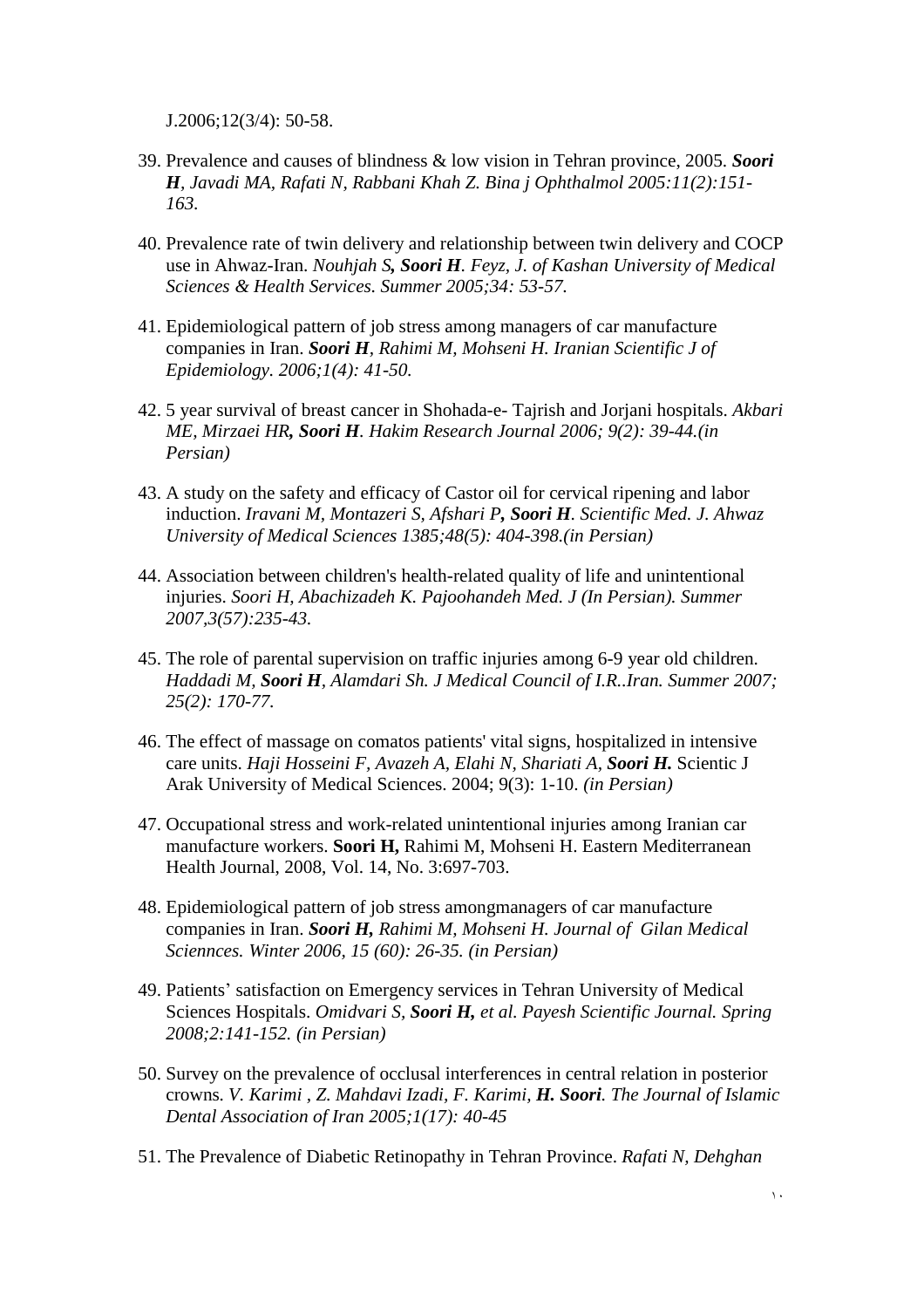*MH, Javadi MA, Soori H, Zaeri F, Gooya MM, Sedigh Rahimabadi M, Yaseri M. Bina J Ophthalmol 2008; 13 (2): 166-175.* 

- 52. The effect of mandatory seat belt use legislations on mortalities from road traffic injuries in Iran. *Soori H, Nasermoadeli A, Ainy E, Movahedi M, Mehmandar MR, Massoudei Nejhad MR, Hatam Abady HR, Rezazadeh Azari M, Mahfozphoor S, Vafaee R. Hakim Research Journal Spring 2009; 12(1): 48-54. (In Persian)*
- 53. Behavioural factors as the causes of road traffic injuries. *Soori H, et al. Scientific and Specialized Quarterly Rahvar. Fall, 2008.(In Persian)*
- 54. Epidemiology of nonfatal accidents in Iran. *Soori H, et al. Scientific J of Nursing & Midvifery Quarterly, Shaheed Beheshti University of Medical Sciences. Spring 2008; 18 (60): 44- 49.*
- 55. Association between health-related quality of life and children's unintentional injuries. *Soori H, Abachizadeh K. J Pak Med Assoc. 2008 Dec;58(12):674-8.*
- 56. Injury prevention and the attainment of child and adolescent health. Alison Harvey, Elizabeth *Towner, Margie Peden, Hamid Soori & Kidist Bartolomeos. Bull World Health Organ 2009;87:390–39.*
- 57. Road Traffic Injuries in Iran: The Role of Interventions Implemented by Traffic Police. *Soori H, Royanian M, Zali AR, Movahedinejad A. Traffic Injury Prevention, .2009,10:4,375 — 378.*
- 58. Knowledge and attitude of Tehran residents about mental disorders: a population-based study. *Omidveri S, Soori H, et al. J Medical Council of I.R. Iran. Fall 2007; 25(3): 278-9. (In Persian language).*
- 59. Patient satisfaction with emergency departments. *Omidveri S, Soori H, et al. Payesh Health Monitor. Vol. 7, No. 2, April 2008.*
- 60. Patients' views on inpatients educational wards. *Omidveri S, Soori H, et al. J Medical Council of I.R. Iran. Spring 2008; 26(1): 8-17. (In Persian language).*
- 61. Study of changes on Road Traffic Injury Rates, before and after of Four Interventions by Iran Traffic Police*. Soori H, Royanian M, Zali AR, Movahedinejad A. Pejouhandeh Quarterly Research Journal 2009;14(1): 15-20.*
- 62. Epidemiological Pattern of Job Stress Among Managers of Car Manufacture Companies in Iran. *Soori H., Rahimi M., Mohseni H. Journal of Meddical Faculty Guilan University of Medical Sciences 2007;15(60): 26-35.*
- 63. Epidemiological, clinical and Para clinical pattern of patients with Brucellosis Meningitis in Sina hospital ofKermanshah. *Hatami H, Soori H, et al. Behbood Medical Journal Spring 2010; 45: 73-81.*
- 64. Epidemiology of deaths from childhood unintentional injuries in Iran. *Soori H, Naghavi M. Teb O Tazkieh Medical Journal. Spring 2000; 36: 53-58.*
- 65. Epidemiology of traffic injuries and motor vehicles utilization in the Capital of Iran: A population based study. *Saadat S, Soori H.* BMC Public Health 2011, 11:488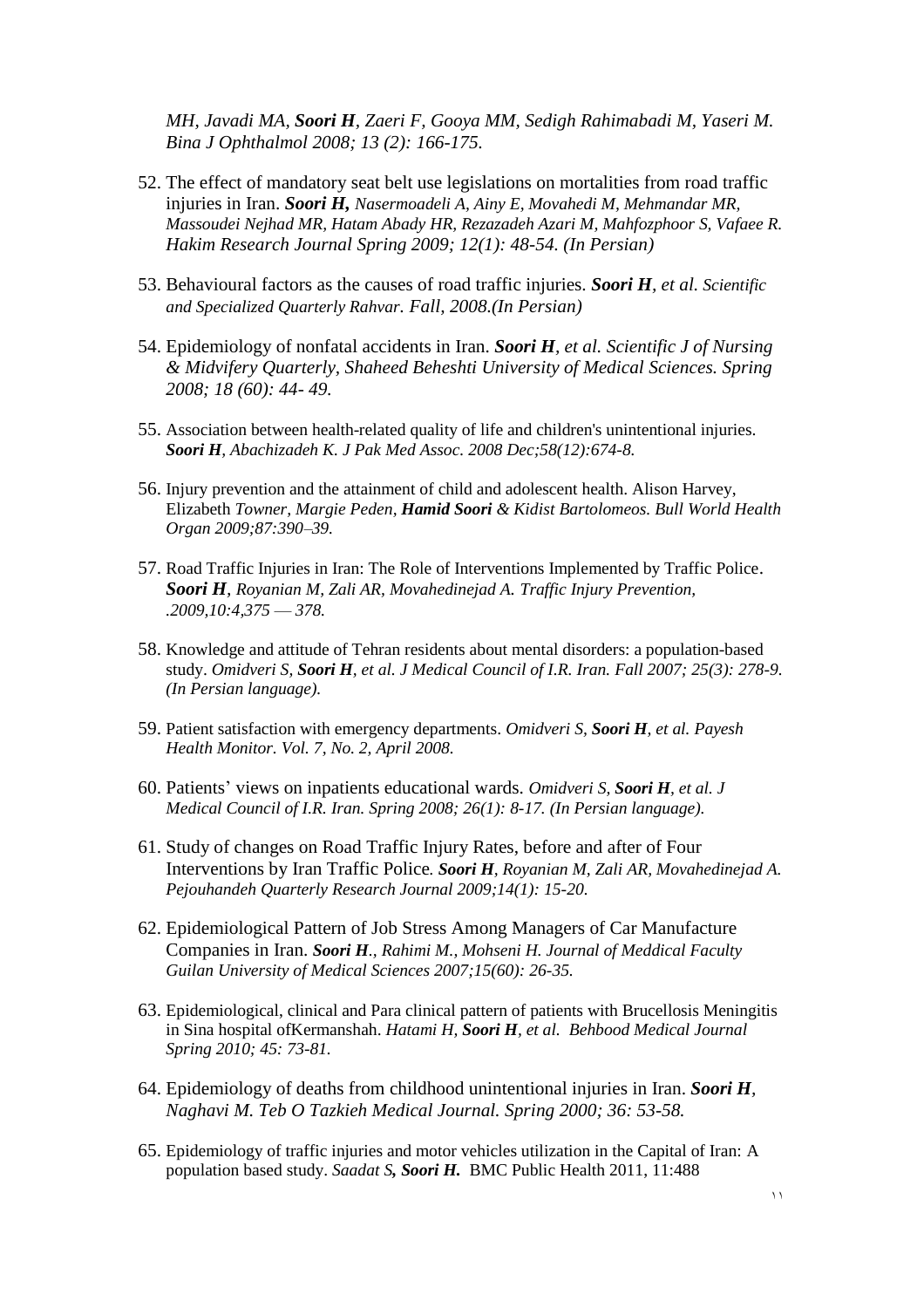- 66. Association of a few interventions by Police with changes in traffic injuries in Iran. *Nasser-Movaedi A, Soori H, et al. Scientific and Specialized Quarterly Rahvar. Spring 2009, 6 (5): 117-131. (In Persian)*
- 67. Uses of Epidemiology. *Soori H. Iranian J of Epidemiology, 2009; 5 (2): 1-10.(In Persian)*
- 68. Association of provisional driver licensing intervention by police with changes in incidence and severity of road traffic injuries in Iran. *Nasermoadeli A, Soori H\*, et al. Payesh Research Journal, Winter 2010.(In Persian)*
- 69. A Practical Model of Political Mapping in Road Traffic Injury in Iran in 2008. *Soori H , Ainy E, Movahedinejad AA, Mahfozphoor S, Movahedi M, Rezazadeh Azari M, Vafaee R, Hatamabadi HR, Masoodeinejad MR. Hakim Research Journal 2009; 12(3): 1- 9. (In Persian)*
- 70. Effect of iron supplementation on zinc and magnesium concentrations in maternal milk and plasma. *Parvin Ehsani, Pourandokht Afshari, Hamid Soori , Saleh Zahedi Asl . Journal of Semnan University of Medical Sciences Summer 2009. Vol. 10 No. 4: 229-36 .(In Persian).*
- 71. Preparation of an implementation index to measure safety performance of roads in Iran. *Hokmabadi R, Soori H (as corresponding author), Jafari MJ. Iranian J of Epidemiology, 2009; 5 (3): 9-15.(In Persian)*
- 72. Epidemiological pattern of non-fatal injuries in Iran. *Soori H, Akbari ME, Ainy E, et al. Pak J Med Sci. 2010; 26 (1): 206-211.*
- 73. Risk assessment of lung cancer and asbestosis in workers exposed to Asbestos fibers in brake shoe factory in Iran. *Azari R.M, Nasermoaddeli A, Movahedi M, Mehrabi Y, Hatami H, Soori H, Moshfegh E, Ramazani B. Industrial Health 2010; 48: 38-42.*
- 74. Does health-related quality of life predict injury event? *Hamid Soori, Kambiz Abachizadeh. Journal of Injury and Violence Research,2009; 1(1): 1-7.*
- 75. Preparation of an Implementation Index to measure safety performance of roads in Iran *Hokmabadi R, Soori H (Corresponding author), Jafari MJ. Iranian Journal of Epidemiology 2009; 5(3): 9-15.*
- 76. Survey the Knowledge, attitude and practice (KAP) and educational needs assessment of road traffic injuries among traffic police officers. *Mahfouzpour S, Soori H (Corresponding author), et al. Journal of Guilan University of Medical Sciences, 2010, (75):11-17.*
- 77. Discovery of Spectacle Made in Millennia BC. *Mir Ghaffar Sahihi oskooei \*, Hormoz Chams, Mohammad Ghassemi Boroumand, Hale Kangari, Ali Salahi Yekta, Hamid Soori, Seyed Mahmoud Tabatabaei Far and Aydin Safati. Iranian Journal of Ophthalmology 2010; 22(3): 67-68.*
- 78. Pattern of Drowning and its Burden in Northern Provinces of Iran (Gilan and Mazandaran) in 2008. *Akbarpour S, Soori H (Corresponding author) et al. Iranian J of Epidemiology, 201;7 (2): 38-43.(In Persian).*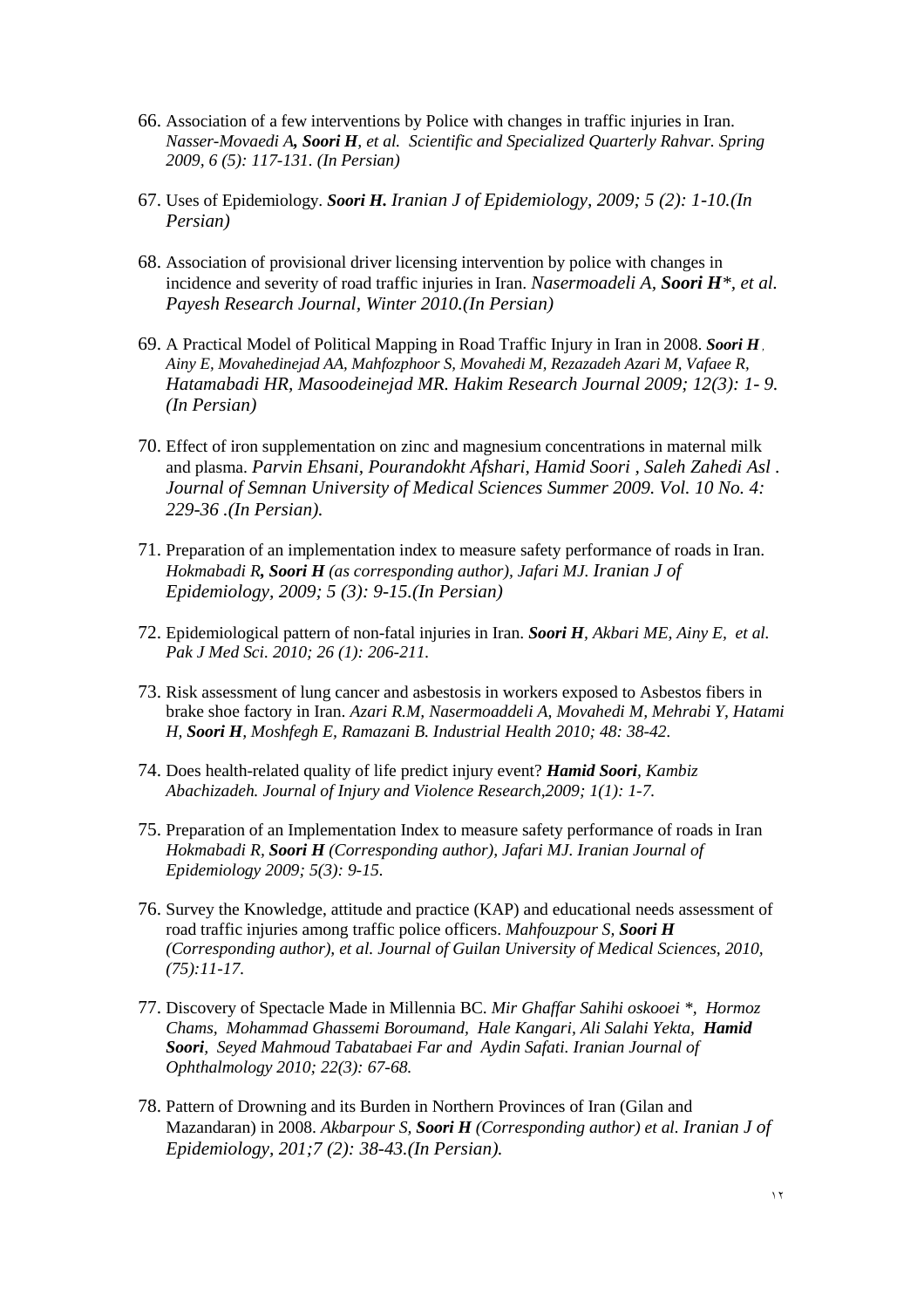- 79. Research Priority Setting in Shahid Beheshti University of Medical Sciences in 2009. *Kolahi AA, Soori H (As Correspondence), et al. Pajoohandeh Med. J (In Persian). Fall 2010,4(76):143-151.*
- 80. Epidemiological, clinical, and laboratory features of brucellar meningitis. *Hatami H, Hatami M, Soori H, Janbakhsh AR, Mansouri F. Arch Iran Med. 2010 Nov;13(6):486-91.*
- 81. Direct and indirect medical costs of functional constipation: a population-based study. *Mohaghegh Shalmani H, Soori H, Khoshkrood Mansoori B, Vahedi M, Moghimi-Dehkordi B, Pourhoseingholi MA, Norouzinia M, Zali MR. Int J Colorectal Dis. 2010 Oct 19.*
- 82. Relationship between quality of life with musculoskeletal disorders in car manufactures. *Soori H, Tahmasebizadeh H, Montazeri A, Jafari MJ, Ainy E. Scientific Journal of Ghazvin University of Medical Sciences. Spring 2011; 15 (1):33-38. (In Persian language)*
- 83. Role of School Police Laisons on driving penalties and road traffic injuries in Iran*. Soori H, Ainy E, Montazeri A, Omidvari S, Jahangiri A, Shiran Gh. Payesh Scientific Journal. Fall 2010;9(4:339-48.*
- 84. Knowledge, attitude and practice of children and young adults on road traffic injuries. *Mahfozphour S, Soori H (Corresponding author), Einy E, Iranfar M, Amiri Z, Hadadi M, Hydar F. Journal of Nursing and Midwifery Quarterly Fall 2010; 20 (70): 12-17. (In Persian language)*
- 85. Research Priorities of Health System Research (HSR) in Vice-Chancellors of the Shahid Beheshti University of Medical Sciences, 2009-10. *Mohammad Reza Sohrabi , Mohammad Rahmati Roodsari , Hamid Soori , et al.* Journal of Isfahan Medical School*.* Feb, 2011; 28 (119): 1-13.
- 86. Epidemiological pattern of drowning in Mazandaran province. *Akbarpour S, Soori H* (as corresponding author), et al. Hakim Research Journal 2011; 14(1): 16-22.
- 87. Prevalence and causes of low vision and blindness in Tehran province. *Soori H, et al.* JPMA 2011; 61: 544-49.
- 88. Association between mandatory seatbelt laws and road traffic injuries in Iran. *Soori H, et al*. Southeast Asian Journal of Tropical Medicine and Public Health . Nov 2011; 42(6): 1540-45 .
- 89. Necessity of an integrated road traffic injuries surveillance system: A Communitybased study. *Hatamabadi HR; Vafaee R; Hadadi M; Abdalvand*; *Soori H* (as corresponding author). Traffic Inj Prev. 2011 Aug;12(4):358-62.
- 90. Presenting a practical model for governmental political mapping on road traffic injuries in Iran. *Ainy E, Soori H (as corresponding author), et al.* Journal of the Royal Society of Medicine (JRSM) 2011 Oct; 2 (10):1-6.
- 91. Epidemiological pattern of road traffic injuries Abali Tehran: a prospective study.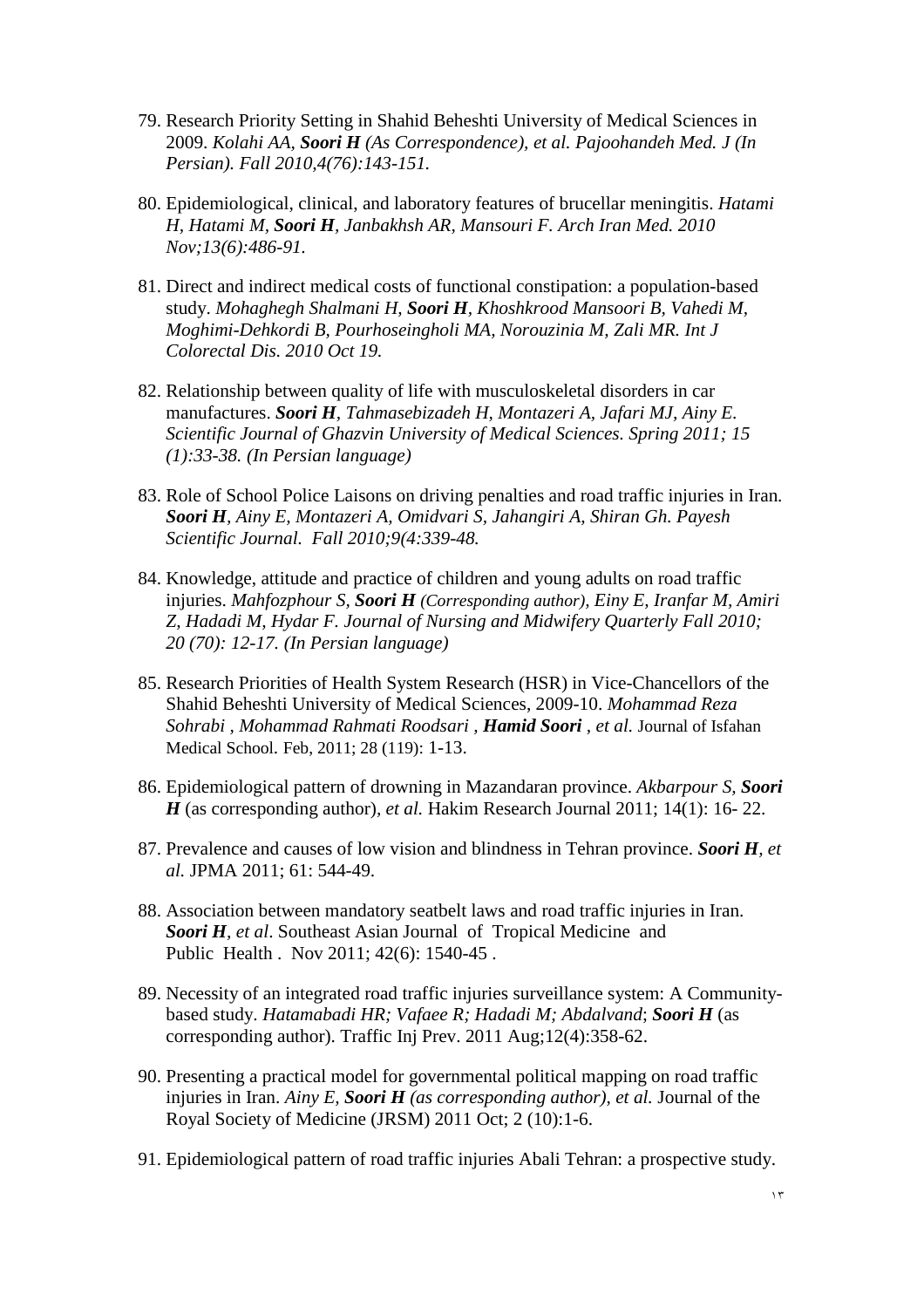*Hatam abadi H, Soori H* (as corresponding author)*, Vafaiee R, Ainy E, Asnaashari H.* Payesh 2011;11(1):29-37.

- 92. Epidemiologic study of road traffic injuries by road user type characteristics and road environment in Iran: A community based approach. *Hatamabadi HR, Vafaee R, Hadadi M , Abdalvand A, Esnaashari HR, Soori H (as corresponding author).* J Traffic Injury Prevention 2012 Jan; 13 (1): 61-4.
- 93. Study of risky behaviors leading to unintentional injuries among high school students in Tehran, Iran. *Elaheh Ainy, Mohammad Movahedi, Hamid Soori (as corresponding author), Abass Aghaei. Saudi Med J 2011; 32 (11):1168-71.*
- 94. Road safety in the Eastern Mediterranean Region findings from the Global Road Safety Status Report*. H. Soori, S.J. Hussain and J.A. Razzak.* EMHJ 2011;17 (10): 770-76.
- 95. Epidemiology of occupational accidents among Iranian insured workers. *M Bakhtiyari, H Soori, et al.* Safety Science 50 (2012) 1480–1484.
- 96. Estimating the Contribution of Selected Risk Factors in Attributable Burden to Stroke in Iran. *Karami M, Soori H, Bahadori Monfared A.* Iranian Journal of Public Health. 2012; 41 (5):91-96.
- 97. Pattern of internet use in high school students and its safety in Tehran. *Ainy E, Iranfar M, Soori H.*J Med Council of I.R of Iran, 2012; 29(4): 404-412.
- 98. Comparison of road traffic injuty data from major injury data sources of Iran using different Asian and American models. *Movehedi M, Soori H (as corresponding author)*, et al. Payesh Scientific J. 2012;11:21-27.
- 99. Effect of omega3 on vasomotor disorders in menopausal women*. Moghaddam R, Soori H, et al.* Arak Medical University Journal (AMUJ) 2012; 15(60): 116-126.
- 100. Real Time Detection of a Measles Outbreak using the Exponentially Weighted Moving Average: Does it Work? *Karami M, Soori H (as corresponding author), et al.* J Res Health Sci. (JRHS). 2012 ; 12(1): 25-30.
- 101. An overview on causality in Epidemiology. *Soori H, AnsariFar A, Bakhtiari M, Mahmoudlou A, Mobasheri F, Noorafkan Z* . Iranian J of Epidemiology. 2012;7(4): 73-80.
- 102. An Epidemiologic Survey of Recorded Job-Related Accidents by Iranian Social Security Organization (2001-2005). *Bakhtiyari M, Soori H, et al.* J Rafsanjan Univ Med Scie 2012; 11(3): 231-46.
- 103. Clinical usefulness of the framingham cardiovascular risk profile beyond its statistical performance. *Khalili D, Hadaegh F, Soori H, Steyerberg, E.W., Bozorgmanesh M, Azizi F.* American Journal of Epidemiology. 2012; 176 (3): 177-186.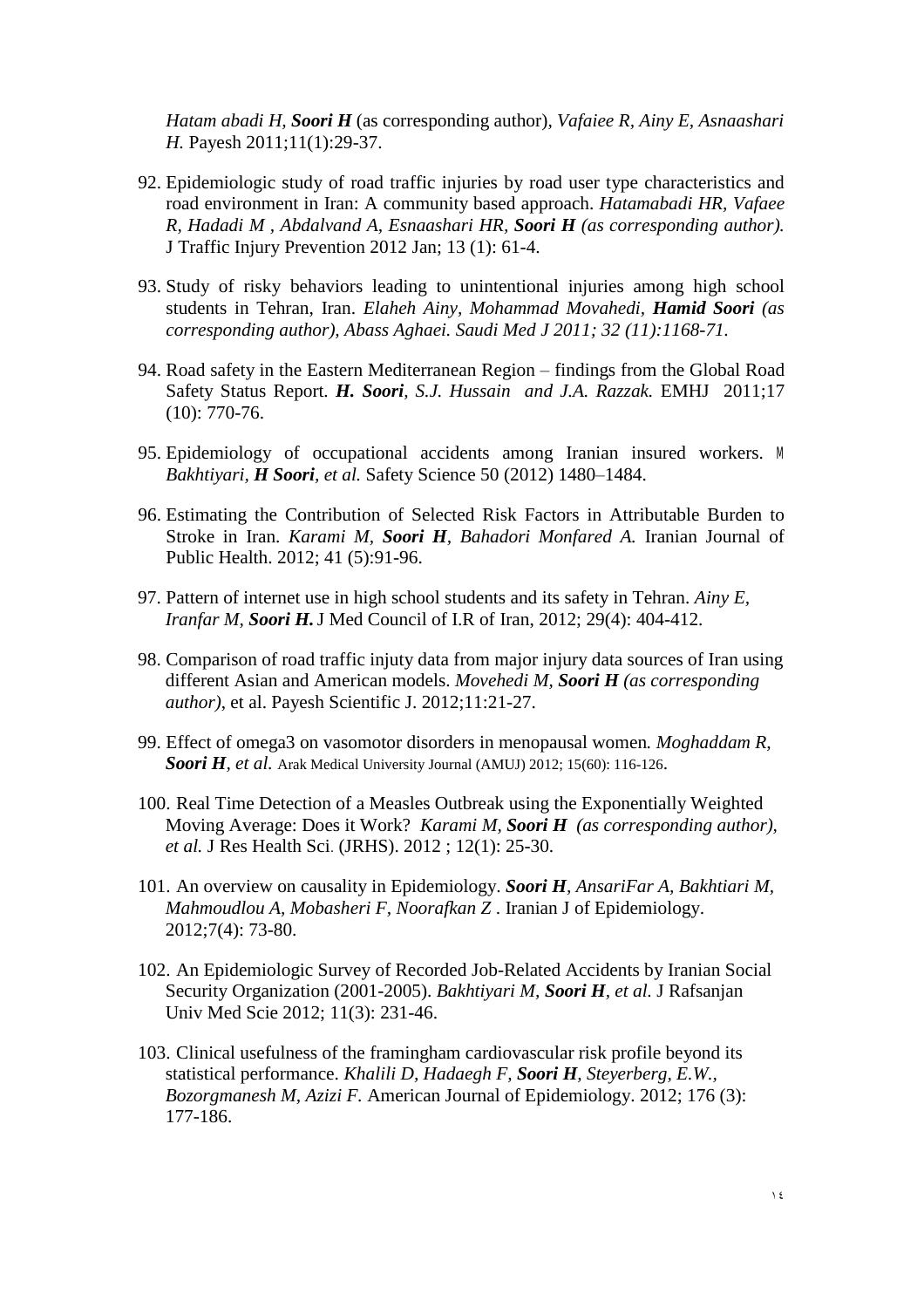- 104. Evaluation of Iran's new law of traffic violation investigations. *Soori H, Ainy E, Mehmandar MR, Khosravi K*. RAHVAR Scientific J, Spring 2012; 9(17):75-89.
- 105. Occupational Exposure of a Medical School Staff to Formaldehyde in Tehran. Azari M, Asadi P, Jafari M, *Soori H*, Hosseini V. Tanaffos 2012; 11(3): 36-41.
- 106. Risky Behaviors Leading to Unintentional Injuries among High School Students in Tehran, 2009. Ainy E, Movahedi M, Aghaei A, *Soori H***.** *(as corresponding* author), Hakim Research Journal 2012; 15(2): 124- 129.
- 107. Sensitivity, Specificity, and Positive And Negative Predictive Values Of The Hospital Anxiety And Depression Scale (Hads) For Detection Of Anxiety Problems In Patients With Cancer . *Omidvari S, Soori H, et al.* Iranian Journal Of Psychiatry And Clinical Psychology Fall 2010; 16(3 (62)):273-274.
- 108. Psychological Studies for Women and Men with Sexual Dysfunction. Nemati P, Soori H, za Haghi S, Fallahzadeh Tafti F. Life Science Journal, 2012;9(2): 39-44.
- 109. Validity & reliability assessment of Persian version of core section of the Behavioral Risk Factor Surveillance System (BRFSS) Questionnaire. *AnsariFar A, Soori H (as corresponding author)*, Iranian J of Epidemiol. 2013; 9 (1): 1-11.
- 110. Delivery Modes-Related Knowledge and Attitude among Nulliparous Pregnant Women Referred to Urban Health Care Centers in Semirom: A Cross-Sectional Study. *Ghafari M, Afshari A, Ramazankhani A, Soori H.* Health System Research Scientific J, 2012; 8 (1):.
- 111. Comparison of Road Traffic Death Occurrence within Urban and Metropolitan Roads Focusing on Environmental Factors. *Khosravi Shademani F, Soori H (as corresponding author), et al.* Hakim Scientific J 2013; 15(4): 339- 345.
- 112. An epidemiological survey on road traffic crashes in Iran: application of the two logistic regression models. *Bakhtiyari M, Soori H (as corresponding author), et al.* Int J Inj Contr Saf Promot. 2013 Jan 28.
- 113. Evaluation of Occupational Exposure of Shoe Makers to Benzene and Toluene Compounds in Shoe Manufacturing Workshops in East Tehran. Azari M, *Soori H*, et al. Tanaffos 2012; 11(4): 43-49.
- 114. Factors Related to Suicide Attempt in Iran: A systematic Review and Meta-Analysis. *Nazarzadeh M, Soori H, et al*. Hakim Research Journal 2013; 15(4): 352- 363.
- 115. Determination of workers' risky behaviours associated with safety and health in a car manufacturing company in 2011. *Soori H*\*, Mortazavi M, Shahesmaeili A, Mohseni H, Zagiabadi M , Ainy E. Arak Medical University Journal (AMUJ). 2013; 16(72): 52-61.
- 116. Trends of Fatal Road Traffic Injuries in Iran (2004–2011). Bahadori A, *Soori H* (as corresponding author). PLOS ONE. May 2013; 8 (5): 1-5.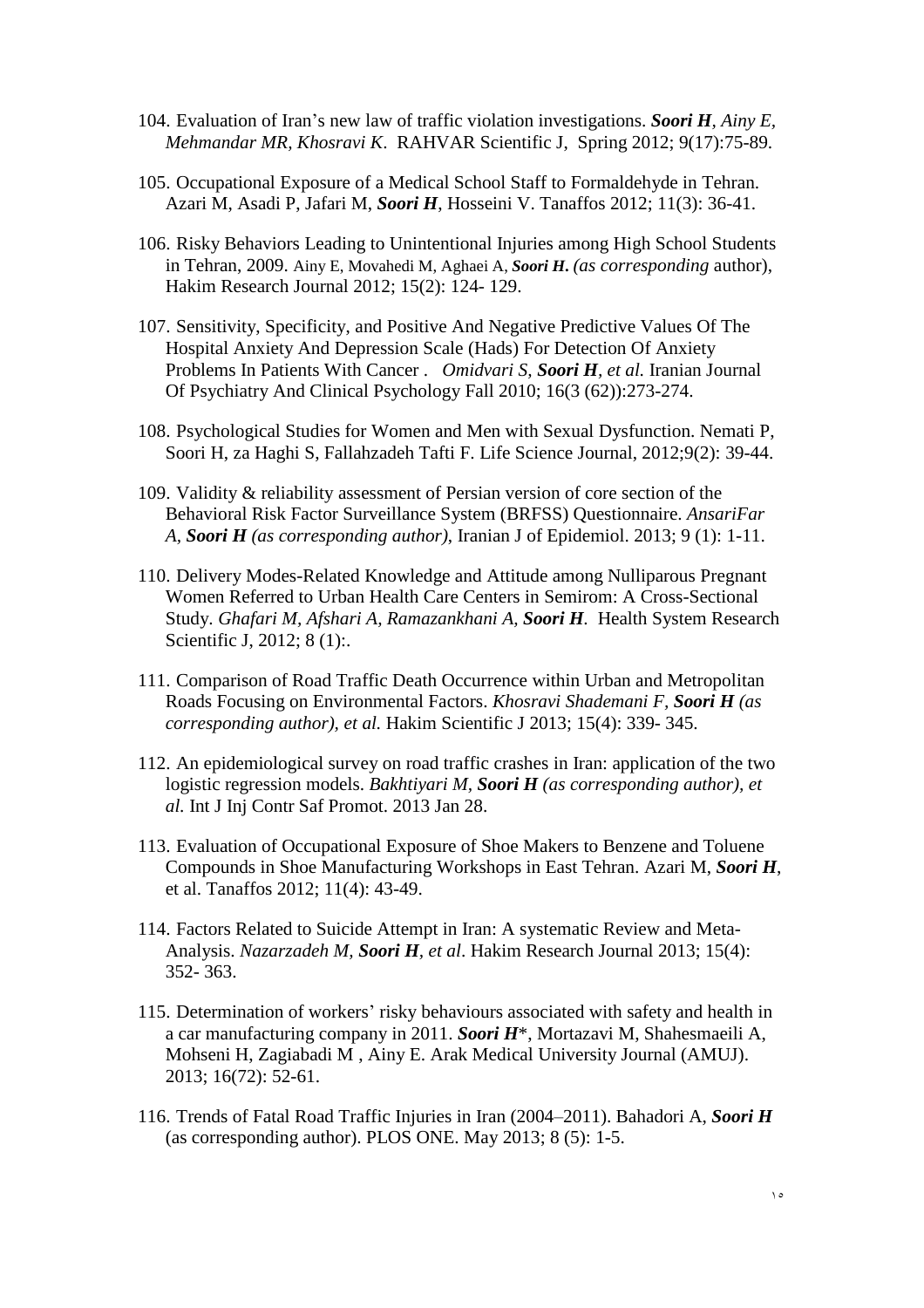- 117. Prediction of fatal road traffic crashes in Iran using the Box-Jenkins Time Series Model. *Bahadori A, Soori H* (as corresponding author), et al. Journal of Asian Scientific Research. 2013, 3(4):425-430.
- 118. Evaluating the Performance of an Outbreak- Detection Algorithms using Semi-Synthetic Approach: Cumulative Sum Algorithm. *Karimi M, Soori H, et al.* Ir J Epidemiology. 2013; 9 (2) :29-38.
- 119. Parent's and children's judgements about their outdoor environment in relation to children's injuries. *Amiri M, Soori H, Ainy E, Mehmandar MR*. JPMA 63: 1504; 2013.
- 120. Applying Acupuncture for Pain Relief: Qualitative Study. *Sadeghi R, Heidarnia M, Zaghari Tafreshi M, Rassouli M, Soori H.* Complementary Med J. 2012; 2 (3) :61-73.
- 121. Detecting and removing the explainable patterns of the daily counts of suspected cases of measles as a prediagnostic data source in Iran. *Karami M, Soori H, Mehrabi Y, Haghdoost AA, Gouya MM.*2012 Iranian Journal of Epidemiology, 8 (3), 12-21.
- 122. Evaluation of Occupational Exposure to Benzene and Toluene among Workers in two Tire Manufacturing Factories. *Azari RM, Hosseni SY, Zendehdel R, Soori H, Musaviuon MA*. J Safety Promotion and Injury Prevention. 2013 (3): 134-139.
- 123. Epidemiology of traffic crashes outcomes and related factors. *Bakhtiyari M, Soori H.* J Safety Promotion and Injury Prevention. 2013 (3):150-59.
- 124. Estimating of population attributable fraction of unauthorized speeding and overtaking on rural roads of Iran. Khosravi *Shadmani F, Soori H, Karami M, Zayeri F, Mehmandar MR.*2013 Iranian Journal of Epidemiology, 8 (4): 9-14.
- 125. An Epidemiologic survey of recorded job-related accidents by Iranian Social Security Organization (2001-2005). *Bakhtyari M, Soori H, et al.* J Rfsanjan University of Medical Sciences. Summer 2012; 11(3 (44)):231-246.
- 126. Transforming Growth Factor-Beta2 Levels In Human Ovarian Cancer Cell Cultures Treated with Aques and Alcoholic, and Essential Oil Oftrachyspermum Copticum (L.) Link (Zenian). *Karimi F, Soori H, et al.*Medical History. Summer 2011; 4(7):0-0.
- 127. Meta-Analysis of Effectiveness of Acupuncture for Pain Relief in Iran. *Sadeghi*  R, Soori H, et al. Payesh J. October-November 2013; 12(5):459-466.
- 128.Epidemiology of accidents and traumas in qom province in 2010. *Karami M, Saghafipour A, Noroozi M, Soori H, Khedmati E.* Arch Trauma Res. 2013 Dec; 2(3): 113-7.
- 129.The Status of Road Safety in Iran during 2001 2006. *Jafari MJ, Hokmabadi R, Soori H.* Journal of Health and Safety at Work Vol. 3; No.1; Spring 2013: 1-12.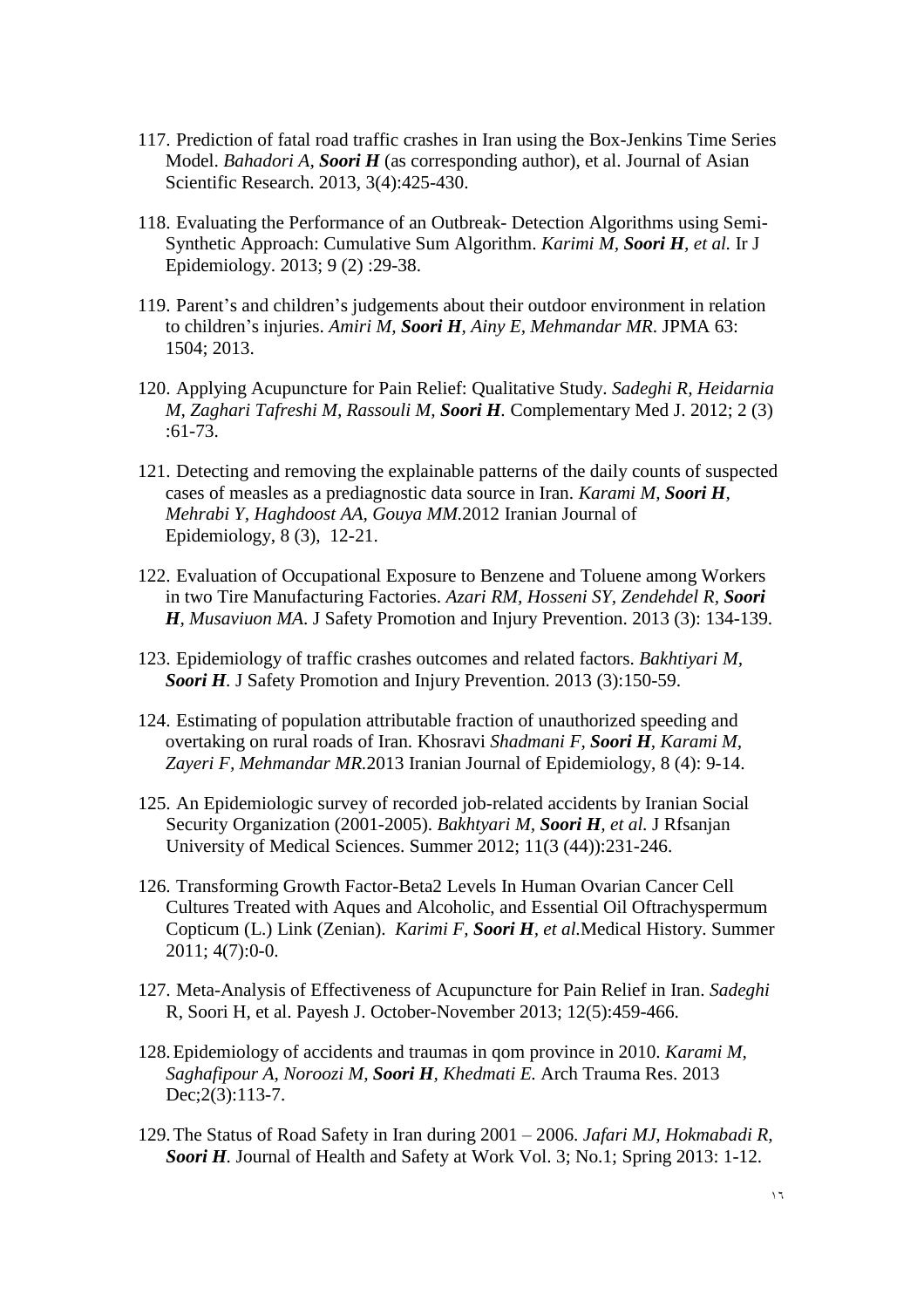- 130.Prevalence of major coronary heart disease risk factors in Iran. *Ahmadi A, Mobasheri M, Soori H (as corresponding author).* International Journal of Epidemiologic Research, 2014; 1 (1): 1-6.
- 131.The Survey of the Role of Humans' Risk Factors in the Severity of Road Traffic Injuries on Urban and Rural Roads. *Bakhtiyari M, Soori H, Elaheh Ainy E, Salehi M, Mehmandar MR.* J Safety Promotion and Injury Prevention. Spring 2014(2): 1- 8.
- 132.Epidemiologic pattern of myocardial infarction and modeling risk factors relevant to its in-hospital mortality in Iran: The first Results from national Iranian Myocardial Infarction Registry. *Ahmadi A, Soori H (as corresponding author).* Kardiologia Polska J. 2014 Nov 27. doi: 10.5603/KP.a2014.0230..
- 133.Estimating Cost of Road Traffic Injuries in Iran Using Willingness to Pay (WTP) Method. Ainy E, Soori H (as corresponding author), Ganjali M. Plos One J. 2014, 9 (12): 1-16.
- 134.Evaluation of Occupational Exposure with Vinyl Chloride Monomer in the Plastic Products Industry in Tehran. *Tayfeh Rahimian R, Rezazadeh Azari M, Jafari MJ, Soori H.* J Safety Promotion and Injury Prevention. Spring 2014(2): 15- 22.
- 135. Opportunities, threats, and barriers to enacting mandatory child car restraint laws in Iran. *H Soori, E Ainy, Sh Bazargan-Hejazi.* Int J Inj Contr Saf Promot. 2014 Aug 8:1-6.
- 136. Publication bias in Iranian registered trials: role of blindness, randomization, placebo, assignment, purpose, trial phase, sample size, age range, and gender of samples and registration type of studies. *Soori H (as corresponding author), Kabir A, Mehrabi Y, Solaymani-Dodaran M*. Medical Journal of the Islamic Republic of Iran. 2014. In Press.
- 137. Major Research Indicators and their Trends in Iran Compared to the World. *Soori H (as corresponding author), Bigdeli MA, Shahbaz M.* Hakim Health Sys Res 2014; 17(1): 48- 56.
- 138. Road traffic injuries and deaths: comparing reports by different sources. *Hatamabadi HR, Vafaee R, Haddadi M, Akbarpour S, Soori H (as corresponding author)* Journal of the Iranian Institute for Health Sciences Research (PAYESH). 2014: 189-196.
- 139.Assessment Risk Factors for Unintentional Childhood Poisoning: A Case-Control Study in Tehran. *Mansori K, Soori H (as corresponding author), Farnaghi F, Khodakarim S.* J Safety Promotion and Injury Prevention. Winter 2014, Vol.1, No.4: 183-9.
- 140.Borna disease virus (BDV) infection in psychiatric patients and healthy controls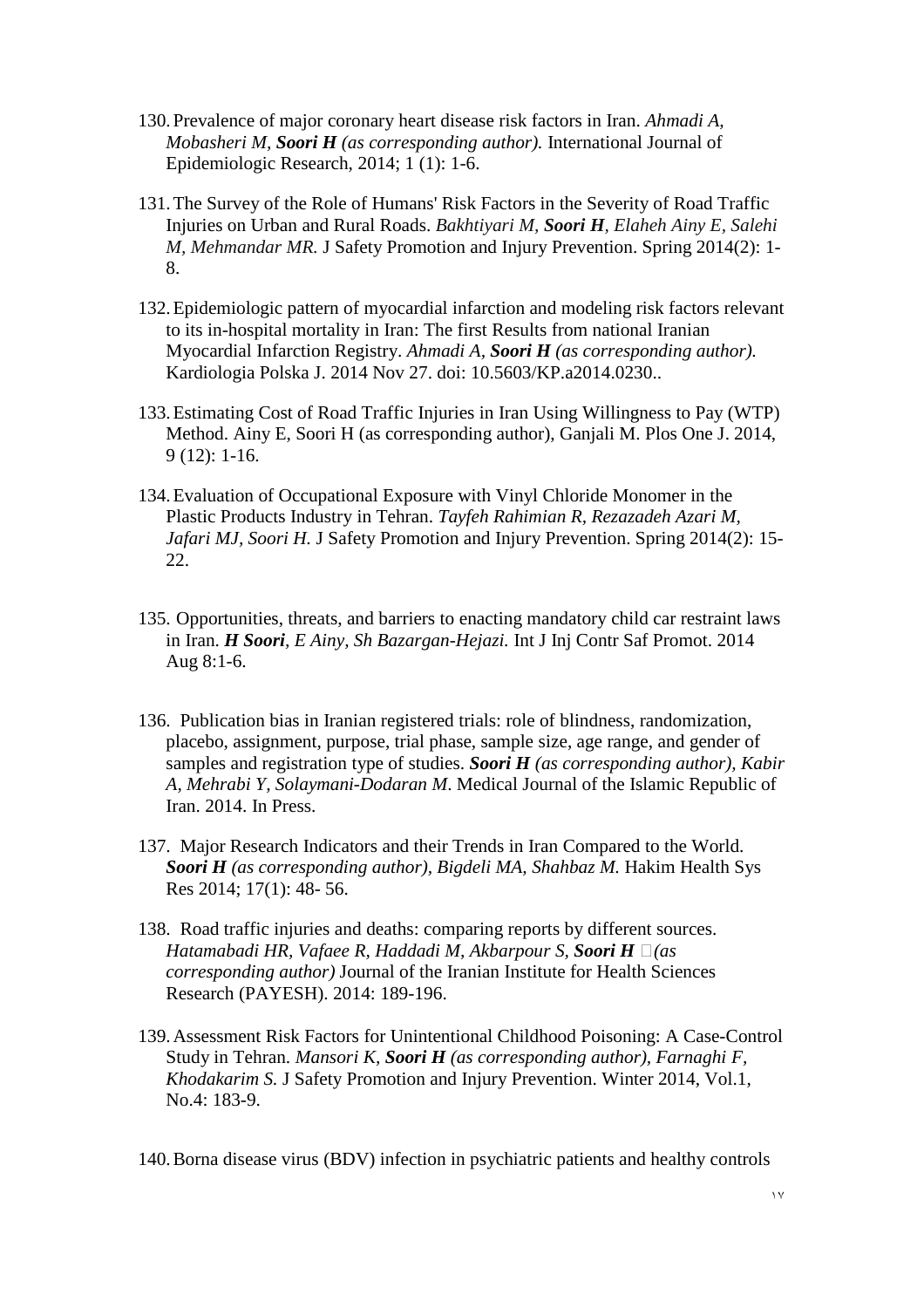in Iran. *Mazaheri-Tehrani E, Maghsoudi N, Shams J, Soori H, Atashi H, Motamedi F, Bode L, Ludwig H.* Virology Journal *2014, 11:161-178.* 

- 141.Risk Factors for Fatal and Nonfatal Road Crashes in Iran. *Mehmandar M, Soori H, Amiri M, Norouzirad R, Khabzkhoob M*. Iran Red Crescent Med J. 2014 August; 16(8): 1-7.
- 142.Validity of vision screening in schoolchildren of Iran. *Khabazhkoob M, Hashemi H, Mehrabi Y, Eshrati B, Etemad K, Soori H (as corresponding author).* Journal of Paramedical Science and Rehabilitation (JPSR) 2014;3 (2): 51-61.
- 143. Priority Setting of Preventive Intervention for Road Traffic Injuries in Iran. *Khosravi Shadmani F, Soori H* (as corresponding author), *Karami M, Zayeri F.*  Iranian Journal of Epidemiology 2014; 10(1): 33-44.
- 144.Traffic accidents in Iran, a decade of progress but still challenges ahead. *Lankarani BK, Soori H, et al.* Med J Islam Repub Iran 2014; 28:96: 1-5.
- 145.The effect of health belief model (HBM) based health education on promotion of self care behaviors of patients with smear-positive pulomonary TB in Sistan region. *Heydari A, Ramezankhani A, Hatami H, Soori H.* Quarterly J of Zabol Univ Med Sci 2012; 4(1): 69-85.
- 146. Epidemiological Pattern of Bullying among School Children in Mazandaran Province-Iran. *Soori H*, *Rezapour M, Khodakarim S*. Archives of Trauma Research. 2014 InPress.
- 147. Epidemiological Pattern of Road Traffic Injuries in Kermanshah District in 2010. *Izadi N, Soori H (as corresponding author), Najafi F, Hashemi nazari SS, Khosravi A, Salari A.* Hakim Health Sys Res 2014; 17(3): 177- 183.
- 148. Effect of the new road traffic laws on fatal and non-fatal injury rates in Iran. Ainy E, Soori H (as corresponding author), Riahi M, Vahabzadeh E, Mohebi A, Amiri M. Int J Epidemiol Res. 2014; 1 (1): 1-8
- 149. Epidemiology of drug dependence among commercial drivers in Iran: implication for road traffic injuries. Soori H, Ainy E, Mehmandar MR. Journal of the Iranian Institute for Health Sciences Research (PAYESH). 2014 13: 687-693
- 150. Estimation of mortality and calculated years of lost life from road traffic injuries. *Izadi N, Najafi F, Khosravi A, Hashemi-Nazari S, Salari A, Soori H (as corresponding author).* J Mazand Univ Med Sci 2014; 23(112):
- 151. Testing Psychometric Properties of the Perpetration of Bullying and Victimization Scales with Olweus Bullying Questionnaire in Middle Schools. Rezapour M, *Soori H (as corresponding author)*, Khodakarim S. J Safety Promotion and Injury Prevention. Winter 2014;1 (4): 212-21.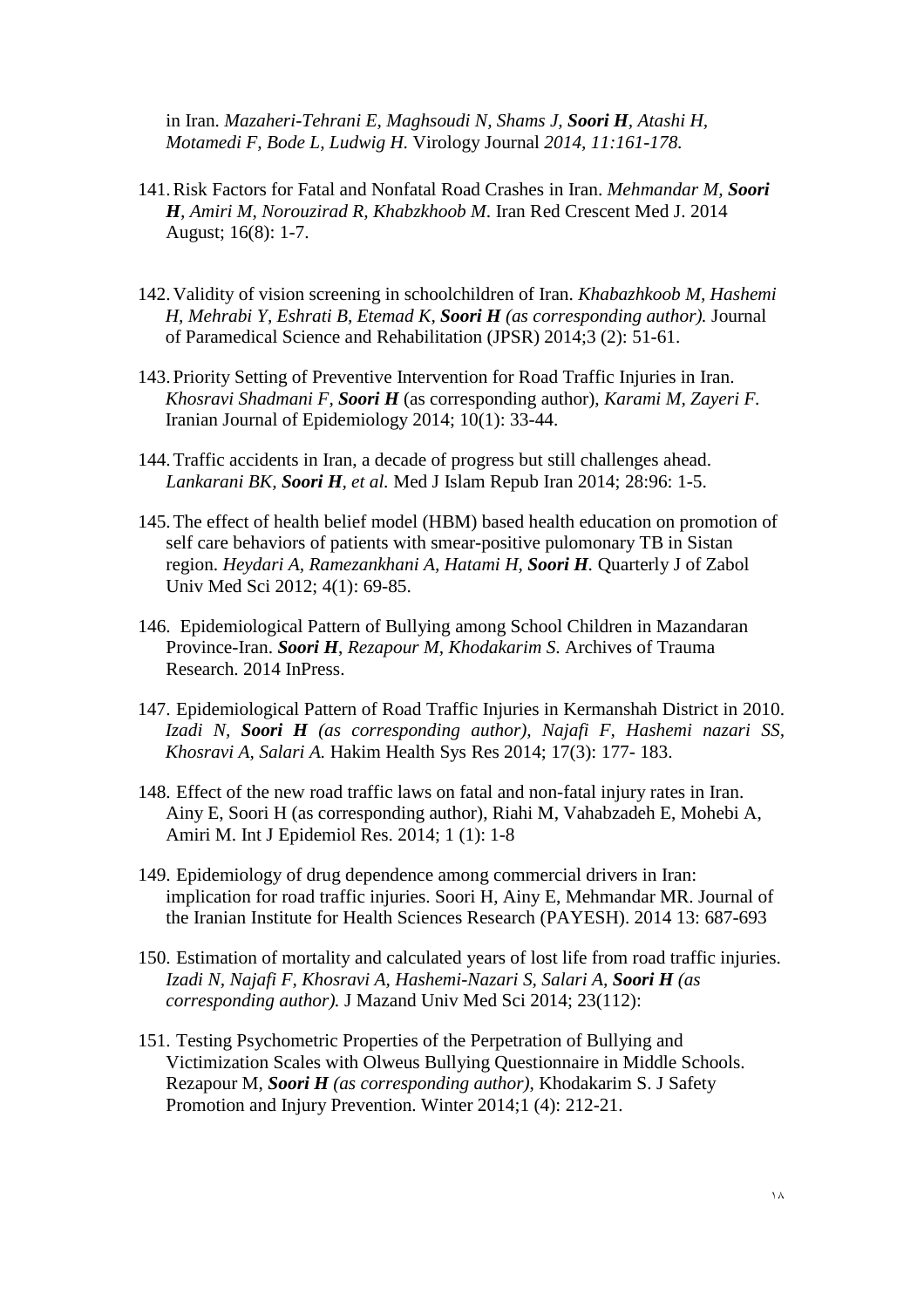- 152. Review on Road Traffic Injuries Cost Calculation Methods. *Ainy E, Soori H (as corresponding author).* J Safety Promotion and Injury Prevention. Winter 2014;1 (4): 236-44.
- 153. Parents' and children's judjements about their outdoor environment in relation to children's injuries. *Amiri M, Soori H, Ainy E, Mehmandar MR.* JPAM 2013; 63 (12): 1504-8.
- 154. A model for prediction of on the rate of mortality due to road traffic accidents in Iran. *Bahadori Monfared A, Soori H, Mehrabi Y, Rahmati Roudsar M, Esmaili A, Salehi M* . Pejouhesh. 2013; 36 (5) :7-11
- 155. Fall-related injuries in older people in Kashan. *Soori H (as corresponding author), Gilasi H, Yazdani Sh, Taheri P.* JPSR, 2014 In Press.
- 156. Relationship between risk factors and in-hospital mortality due to myocardial infarction by educational level: a national prospective study in Iran. *Ahmadi A, Soori H (as corresponding author), et al.* International Journal for Equity in Health 2014,13:116: 1-8.
- 157. Prevention of Fall and Related Injuries in Home-Dwelling Elderly. Gilasi HR, *Soori H (as corresponding author), Yazdani SH, Taheri Tenjani P.* J Safety Promotion and Injury Prevention. Fall 2014;2 (3): 161-72.
- 158. Mandatory Child Restraints: A KAP Study among Parents and Nursery Instructors*. Ainy E, Soori H.* British Journal of Medicine and Medical Research, October 2014; 4 (30): 21-31.
- 159. Network Location and Risk of Human Immunodeficiency Virus Transmission among Injecting Drug Users: Results of Multiple Membership Multilevel Modeling of Social Networks. *Shahesmaeili A, Haghdoost A, Soori H (as corresponding author).* Adiction and Health. 2015; 7(1,2):
- 160. The reasons for using acupuncture for pain relief*. Sadeghi R, Heidarnia MA, Zagheri Tafreshi M, Rassouli M, Soori H.* Iran Red Crescent Med J. 2014 Sep 5;16(9):e15435.
- 161. Epidemiological Pattern of Bullying among schoolchildren in Mazandaran Province-Iran. *Rezapour M, Soori H (as corresponding author), Khodakarim S*. Arch Trauma Res. 2014 Nov 22;3(4):e22551. doi: 10.5812/atr.22551. eCollection 2014 Nov.
- 162. Is the relationship between individual-and family-levels socioeconomic status with disease different? Analyzing third stage data of IMOS. Ranjbaran M, *Soori H*. Koomesh J. 2015; 17(1): 27-36.
- 163. Modeling of in hospital mortality determinants in myocardial infarction patients, with and without type 2 diabetes, undergoing pharmaco-invasive strategy: the first national report using two approaches in Iran. *Ahmadi A, Soori H, Sajadi H.*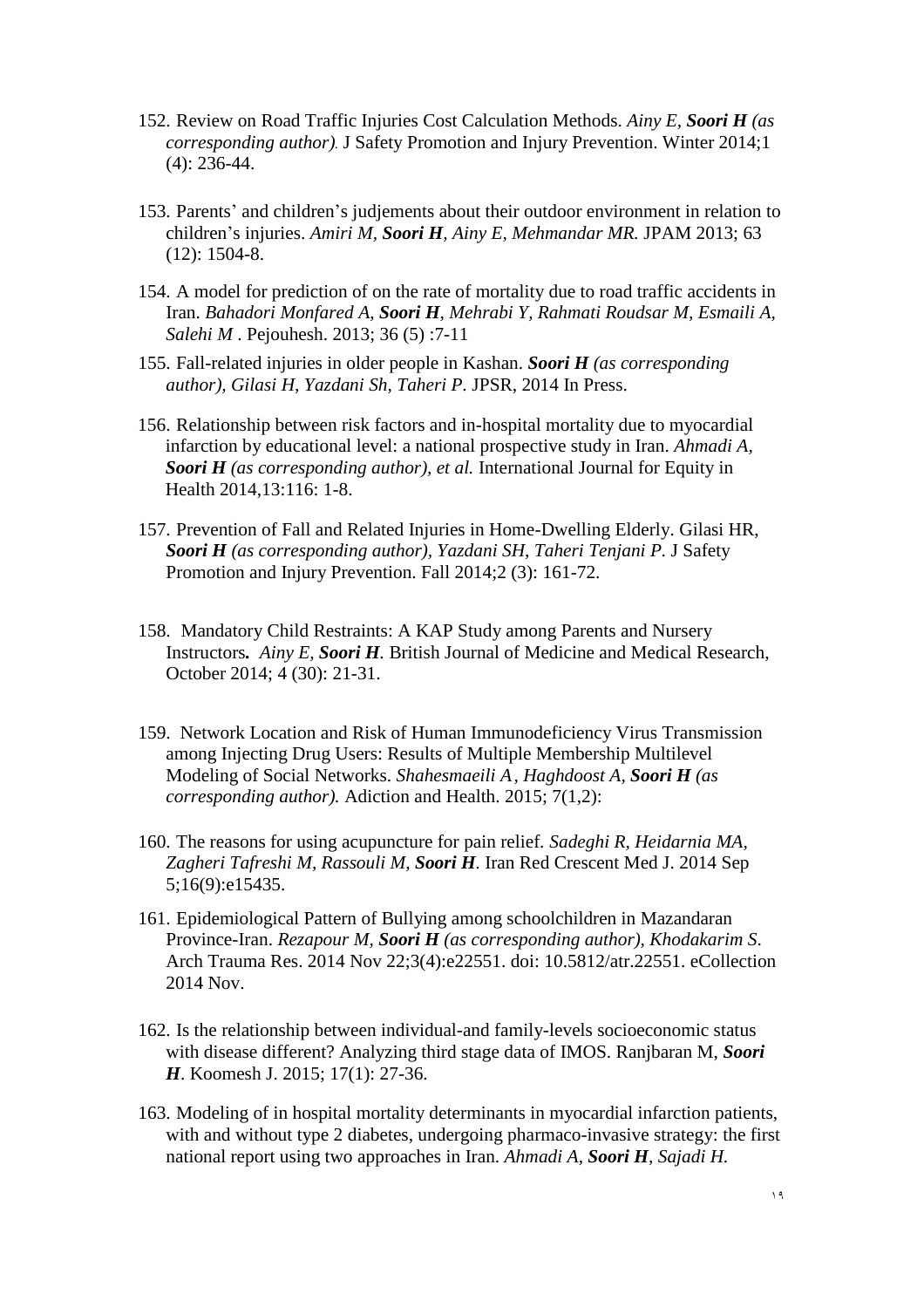Diabetes Research and Clinical Practice. 2015 March, doi:10.1016/j.diabres.2015.02.018

- 164. The Pattern of In-Hospital Mortality of Myocardial Infarction and Associated Factors in Iran: A National Study. *Ahmadi A, Golshahi J, Khaledi-far A, Soori H (as corresponding author), Mehrabi Y, Etemed K.* J Isfahan Med Sch 2015; 32(314): 2174-83.
- 165. Current status of the clinical epidemiology of myocardial infarction in men and women: a national cross-sectional study in Iran. *Ahmadi A, Soori H (as corresponding author), Sajjadi H, Nasri H, Mehrabi Y, Etemad K*. Int J Prev Med. 2015 Feb 20;6:14. doi: 10.4103/2008-7802.151822. eCollection 2015.
- 166. Eliciting road traffic injuries cost among Iranian drivers' public vehicles using willingness to pay method. *Ainy E, Soori H (as corresponding author), Ganjali M, Baghfalaki T.* Int J Crit Illn Inj Sci 2015;5:108-13.

167.Incidence of acute myocardial infarction in Islamic Republic of Iran: a study using national registry data in 2012. *Ahmadi A, Soori H, Mehrabi Y, Etemad K, Samavat T, Khaledifar A.* East Mediterr Health J. 2015 Feb 25;21(1):5-12.

- 168. Important statistical points to improve and promote the methodology of the articles on medical sciences, particularly nephrology and kidney; a review article. *Ahmadi A, Soori H.* J Renal Inj Prev. 2015 Mar 1;4(1):4-8.
- 169. High crash areas resulting in injuries and deaths in Tehran traffic areas from November 2011 through February 2012: a geographic information system analysis. *Salamati P, Moradi A, Soori H (as corresponding author), Amiri M, Soltani M.* Med J Islam Repub Iran 2015 (1 June). Vol.29:214.
- 171. Fall epidemiology in the elderly residents of care centers in Tehran. *Iranfar M, Ainy E, Soori H (as corresponding author).*Iranian Journal of Ageing 2013, 8(2): 30-38.
- 172. Traffic injury data collection in Iran, challenges and solutions. Khorshidi A, Ainy *E, Sabagh M, Soori H (as corresponding author).* J Safety Promotion and Injury Prevention, Spring 2015; 3(1): 35-42.
- 173. Epidemiology of fatal road traffic accidents in Northern provinces of Iran during 2009 to 2010. *Entezami N, Hashemi-Nazari S, Soori H, Khosravi A, Ghadirzadeh MR.* J Safety Promotion and Injury Prevention, Spring 2015; 3(1): 1-8.
- 174. Validation of Persian version of Connor-Davidson's Resilience Scale in Adolescents with cancer. Ahangarzadeh S, Rasouli M, Soori H, Bakhtyari M. Bull. Env.Pharmacol. Life Sci., February 2015; 4 (3): 127-132.
- 175. Prevalence of major coronary heart disease risk factors in Iran. Ahmadi A, Mubasheri M, Soori H (as corresponding author), et al. International Journal of Epidemiologic Research, 2014; 1 (1): 3-8.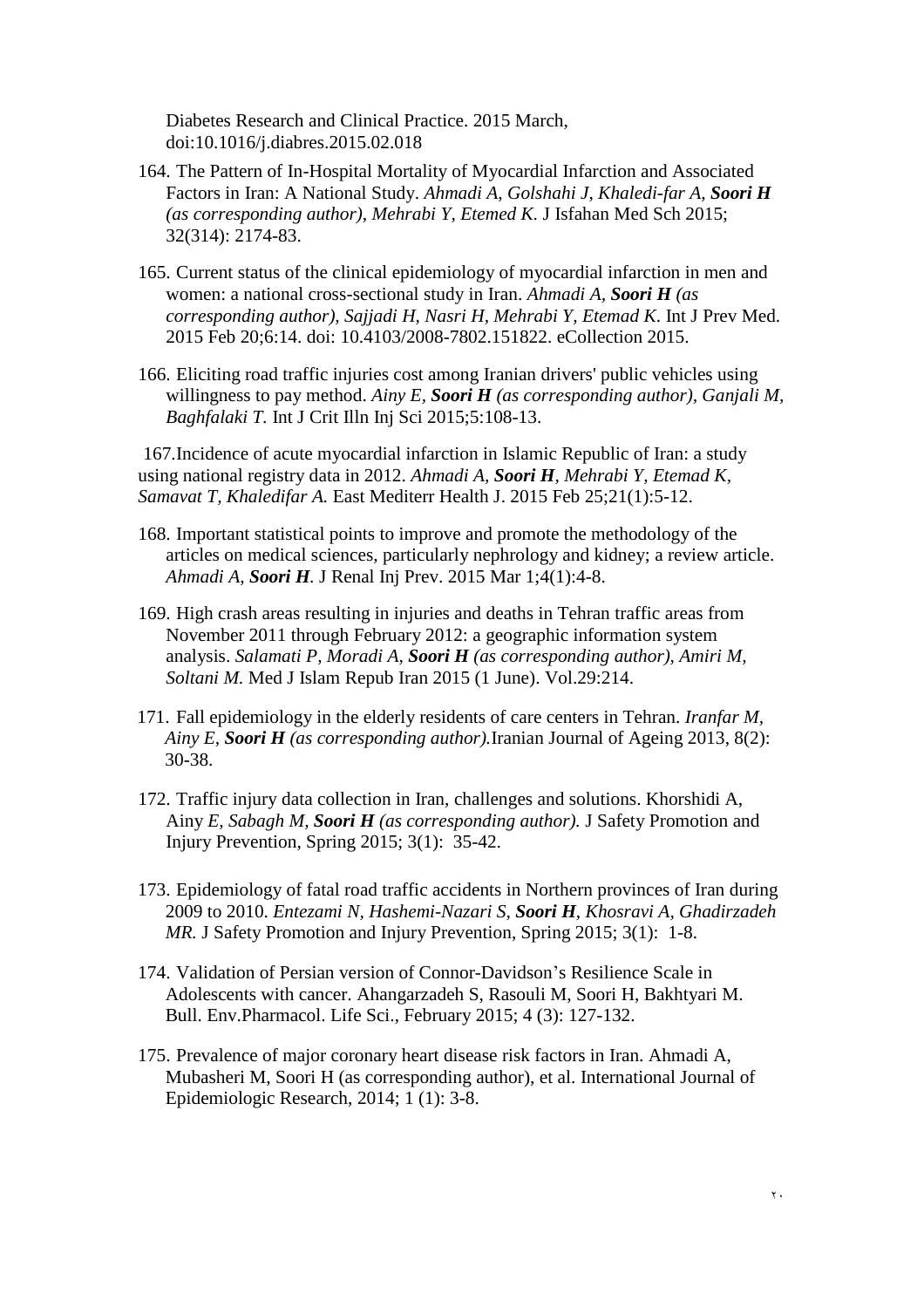176. The effect of on-site and outreach-based needle and syringe programs in people who inject drugs in Kermanshah, Iran. Noroozi M, Soori H, et al. International Journal of Drug Policy (2015),<http://dx.doi.org/10.1016/j.drugpo.2015.10.011>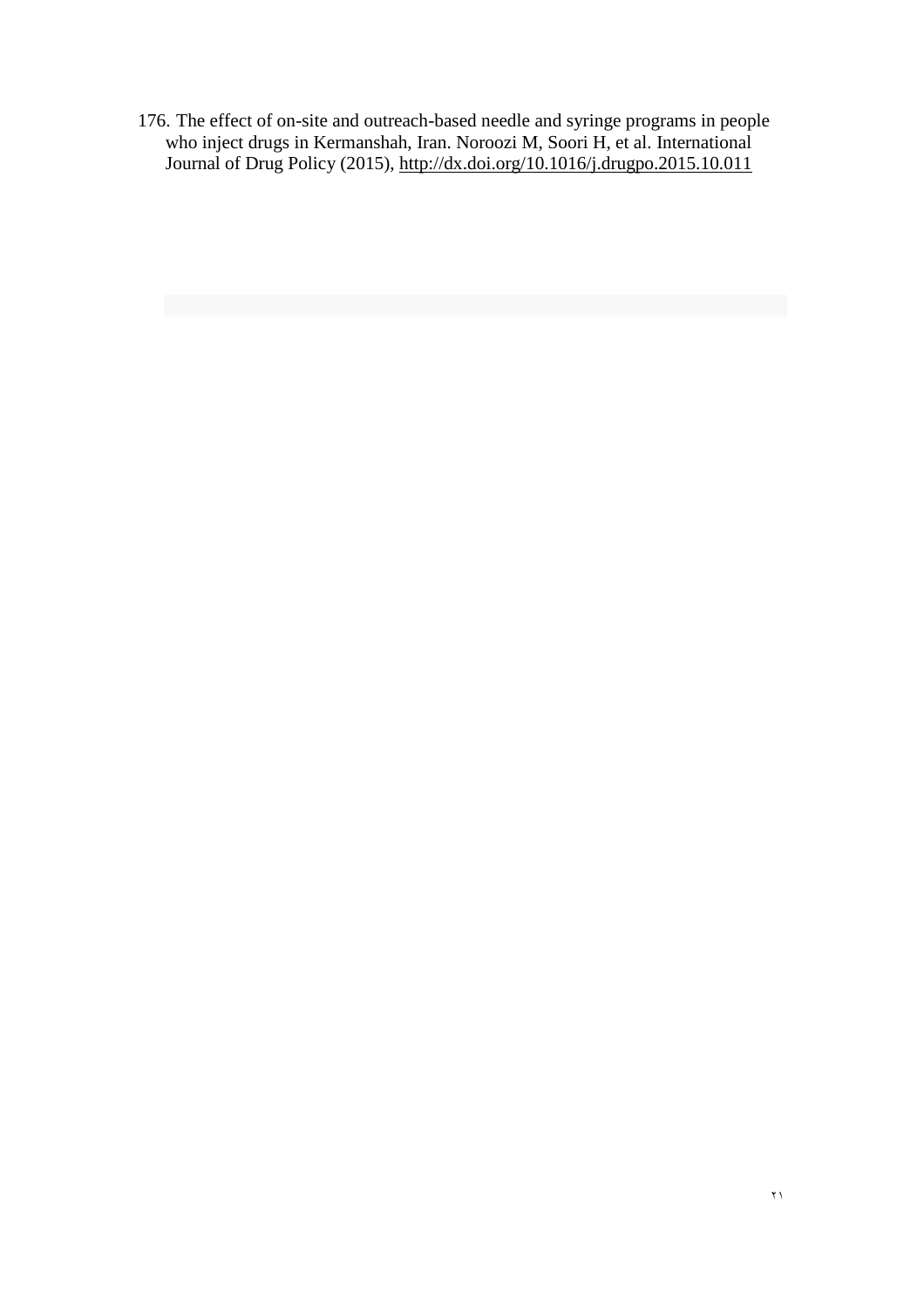### 1. *Conference presentations*:

- 1) XXII International Congress of Pediatrics; 9-14 August 1998. Amsterdam, Holland.
- 2) IVth Int. Epidemiology Ass./EMR; 18-21 Nov. 1998. Tunis.
- 3) Fifth Int. Congress of Tropical Pediatrics. 10-15 Feb. 1999. Jaipur, India.
- 4) The XV Int. Scientific Meeting of the Int. Epidemiological Association. 31 Aug. to 4 Sept. 1999. Florence, Italy.
- 5) Third National Conference on Injury Prevention and Control. 9-12 May 1999. Brisbane, Australia.
- 6) Annual Meeting of Society for Social Medicine; 8-12 Sep. 1999. Sheffield, UK.
- 7) Forth Int. World Rural Health. 15-19 Aug. 2000, Calgary, Canada.
- 8) Fifth International Epidemiological Association /EMR Scientific meeting. 23- 25 October 2000. Bahrain.
- 9) 23rd International Congress of Pediatrics. 14-19 September 2001. Beijing, China.
- 10) 16th World Congress of Epidemiology, 18-22 August 2002, Montreal, Canada.
- 11) World Congress on Drowning, 26 28 June 2002. Amsterdam, Holland.
- 12) 24<sup>th</sup> World Congress of Stress & Anxiety, Summer 2003. Portugal (Lisbon).
- $13)$  $6<sup>th</sup>$  International Epidemiological Association Regional Scientific Meeting in Eastern Mediterranean Region, December 2003, Ahwaz- Iran.
- $14)$  $7<sup>th</sup>$  World Congress of Injury Prevention & Safety Promotion., June 2004. Viena, Austria.
- 15) International Congress of Stress & Anxiety (STAR 2004), July 2004, Amsterdam, Holland.
- 16) 14<sup>th</sup> International Conference on Safe Communities. 11-13 June 2005, Bergen, Norway.
- 17) The 3rd Asian Regional Conference on Safe Communities, (KeyNote Speaker), October 19-22, 2005, Taipei, Taiwan.
- $18$ )  $26<sup>th</sup>$  International Conference of the Stress and Anxiety Research Society, June 21-23, 2005, Halle (Saale), Germany.
- 19) The XVIIth World Congress of Epidemiology, 21-25 August 2005. Bangkok, Thailand.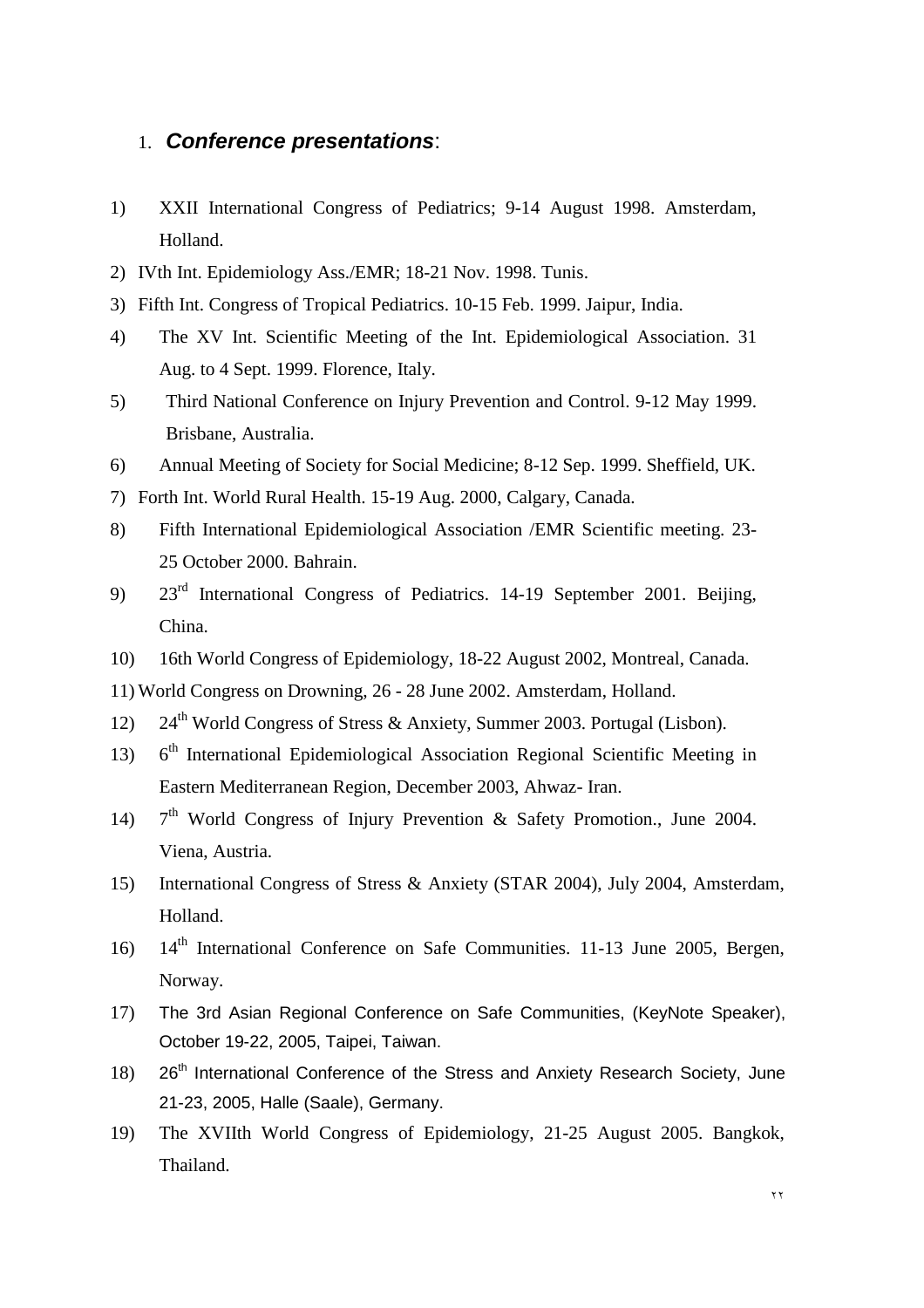- $20$ )  $27<sup>th</sup>$  International Conference of the Stress and Anxiety Research Society, July 13-15, 2006, University of Crete, Rethymnon, Greece.
- 21) The 4rd Asian Regional Conference on Safe Communities (Chair). 21-24 November 2007. Bangkok, Thailand.
- 22) Conference on surveillance for safety promotion, March 1st-2nd 2008, Kameoka Kyoto Japan
- 23) The 9th World Conference on Injury Control and Safety Promotion. March 15-18, 2008, Merida, Mexico.
- 24) The 10<sup>th</sup> World Conference on Injury Control and Safety Promotion. September 21-24, 2010, London, UK
- 25) The World Conference of Epidemiology, 7-11 August 2011, Edinbourg, UK
- 26) Epidemiological Situational Analysis of Road Safety in Iran. 1st International congress of road traffic injuries in Iran. Razavi Hospital, Mashhad, Iran from 8-9. March, 2012.
- 27) Tens conferences attendance in Iranian Scientific conferences.

#### **Awards & scientific achievements:**

- Man of the year, in Epidemiology & Public Health- Cambridge Bibliography Centre, 1999.
- Outstanding Medical researcher of Iran, Ministry of Health & Medical Education of Iran. 2002
- Outstanding Ph.D student, University of Newcastle upon Tyne, UK, 1996
- Outstanding Researcher, Faculty of Public Health University of Ahwaz Medical Sciences, 2000
- Outstanding university lecturer, University of Ahwaz Medical Sciences, 2001
- Outstanding university researcher, University of Ahwaz Medical Sciences, 2002
- Outstanding Researcher, Faculty oh Health, Shahid Beheshti University of Medical Sciences, 2005-2006.
- Chair & Member of Scientific Committee, 6th International Epidemiological Association Regional Scientific Meeting in Eastern Mediterranean Region, December 2003, Ahwaz- Iran.
- Member of Scientific Committee, 16th World Congress of Epidemiology, 18-22 August 2002, Montreal, Canada.
- Member of Scientific Committee, 14th International Conference on Safe Communities. 11-13 June 2005, Bergen, Norway.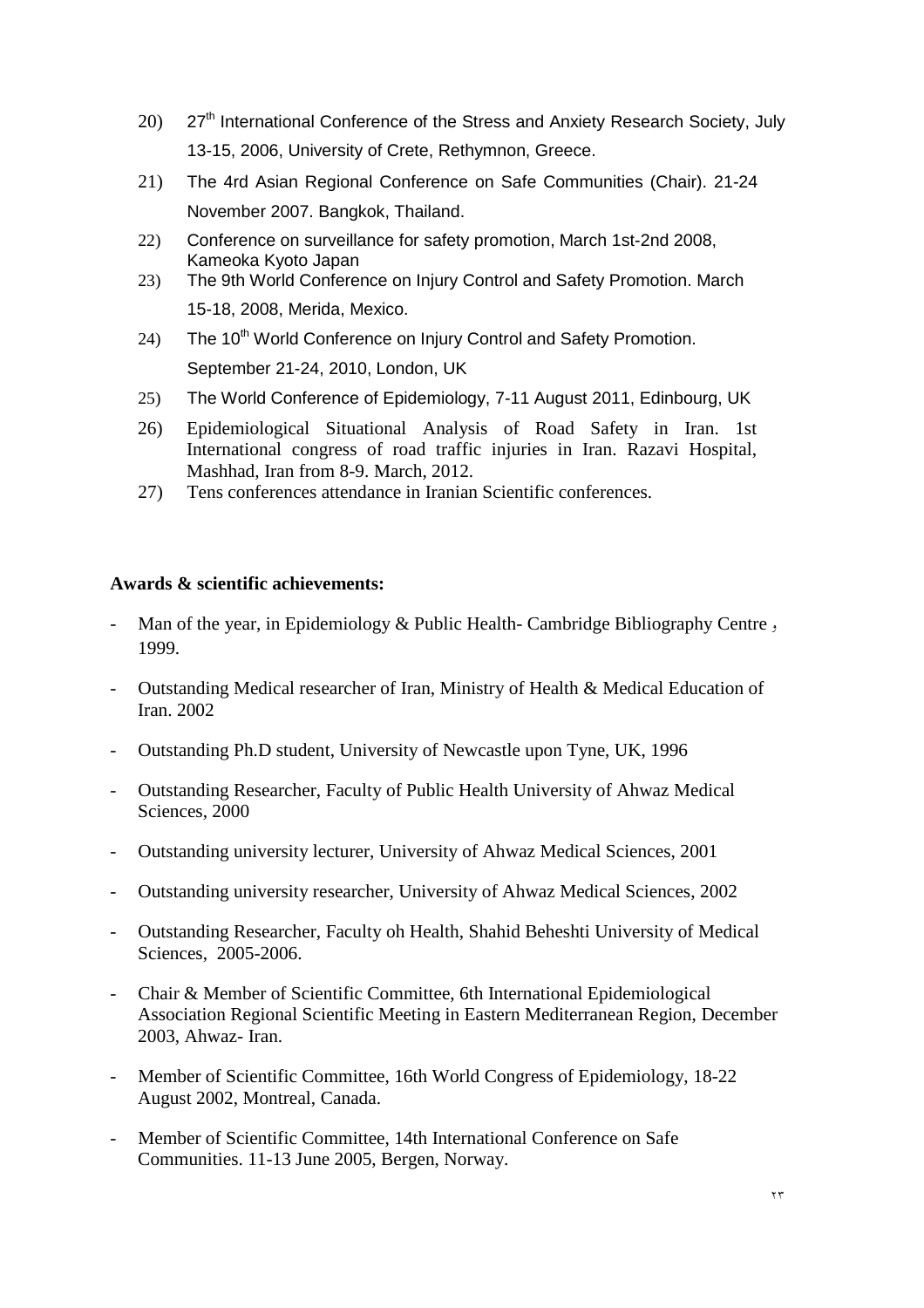- Member of Scientific Committee, The 3rd Asian Regional Conference on Safe Communities, October 19-22, 2005, Taipei, Taiwan.
- Member of Scientific Committee, The 4th Asian Regional Conference on Safe Communities, November 22-24, 2007, Bangkok, Thailand.
- Member of Scientific Committee, 7th International Epidemiological Association Regional Scientific Meeting in Eastern Mediterranean Region, 2007, Riyadh, Saudi Arabia.
- International Media Awards on Injury Prevention and Safety Promotion. Bronze Medal. Alaska Injury Prevention Center. 2008 March.
- Member of Scientific Committee. 1st Regional Conference on Injury Prevention and Safety Promotion, Cairo, Egypt,, 22-25 February 2009
- Outstanding Senior Researcher awarded for a grant from the Road Traffic Injury Research Network (RTIRN). Feb. 2009.

### *Membership in scientific societies:*

- Society for Social Medicine (UK)
- Int. Epidemiological Association (IEA, USA)
- IEA in EMRO
- Iranian Epidemiological Association (Directorate member)
- Safe Communities international Team (SCWN Team member)
- Temporary Advisor of World Health Organization (WHO), Geneva, Switzeland, 2007-

2009.

- Board member of the Road Traffic Injuries Research Network (RTIRN), 2009- ongoing
- Board of Trauma and Injury prevention Research Network, Iran, 2011- ongoing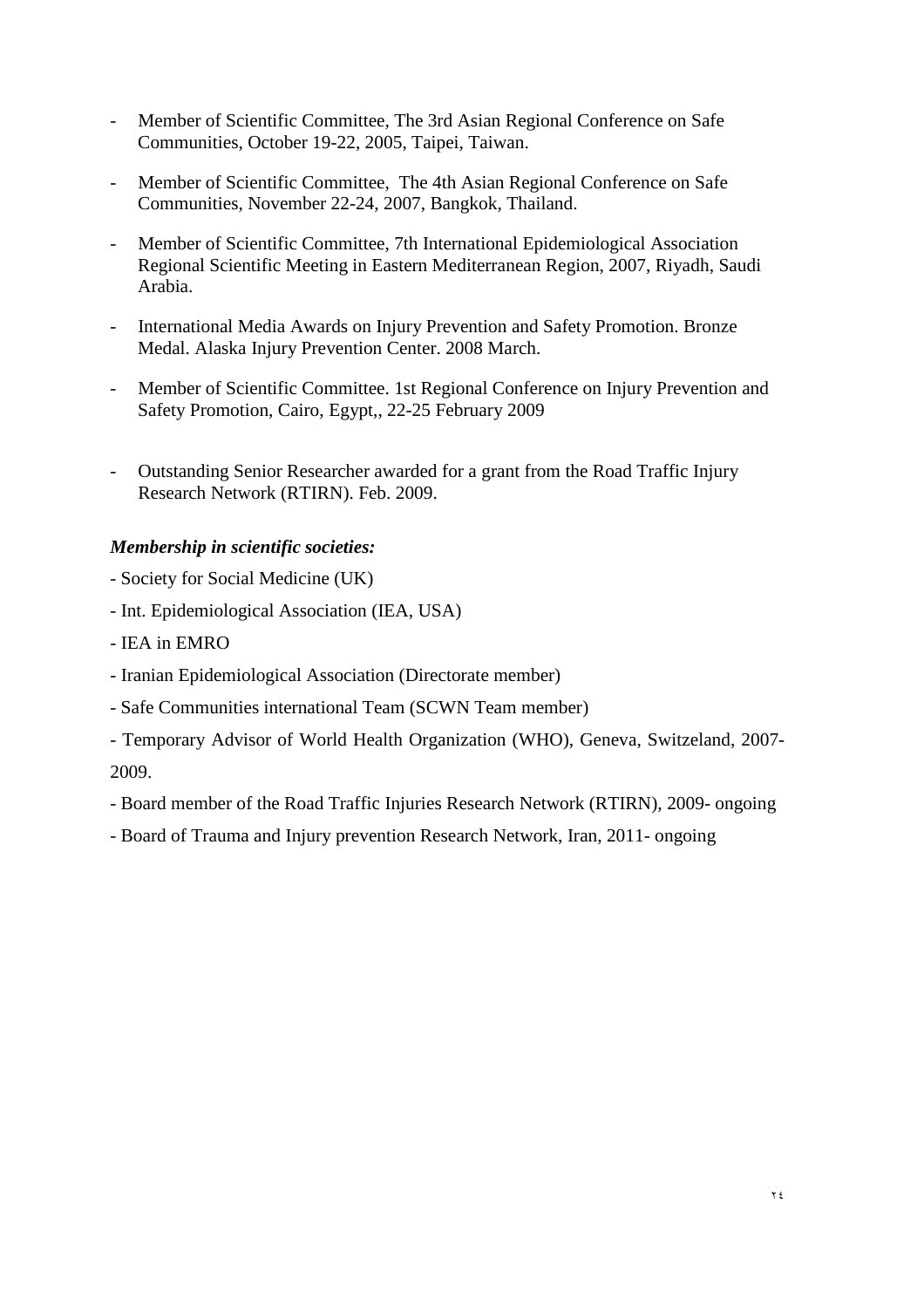## **فهرست شرکت در همایش هاي داخلی همراه با ارائه مقاله به صورت سخنرانی:**

(Oral Presentations in Iranian Scientific Meetings)

.1 هشتمین کنگره سالانه طب اورژانس. انجمن علمی طب اورژانس ایران، مرکز مدیریت حوادث و فوریت هاي پزشکی. 9 11- آذر ماه سال .1392 .2 سومین کنگره بین المللی ایمنی راه ها. مرکز تحقیقات علوم اعصاب شفاء بیمارستان خاتم الانبیا (ص). 30-29 بهمن 1392 .3 چهارمین سمینار بین المللی کاهش سوانح ترافیکی، چالش ها و راهکارهاي پیش رو. دانشگاه علوم پزشکی شیراز. مرکز تحقیقات سلامت. 7و 8 اسفند ماه 1392 .4 کنگره جراحان ایران. تهران- اردیبهشت -1390 سخنران مدعو .۵ همایش ملی ایمنی و ترافیک. کرمان اردیبهشت -1390 سخنران مدعو .۶ پنجمین کنگره کشوري اپیدمیولوژي- سخنرانی. سنندج- د ع پ کردستان. 15-18 مهر ماه .1387 .٧ همایش ترافیک، مشهد ، آینده- (سخنرانی جامع)- مشهد تیر ماه .1387 .٨ چهارمین کنگره اپیدمیولوژي ایران. (سخنرانی جامع) ارومیه -28 26 اردیبهشت .1386 .٩ اولین همایش سراسري کودك سالم. (سخنرانی). پژوهشکده رویان. تهران -3 4 اسفند ماه .1385 .١٠ همایش بیت المللی تله مدیسین و سلامت الکترونیک. دانشگاه علوم پزشکی شهید بهشتی. تهران 10-11 آبان ماه .1385 .١١ نشست یک روزه تحقیقات مشارکتی مبتنی بر جامعه (دبیر علمی و سخنران). دانشگاه علوم پزشکی شهید بهشتی. تهران 18 مهر ماه .1385 .12 سومین کنگره ملی اپیدمیولوژي (سخنرانی جامع) دانشگاه علوم پزشکی کرمان، 19 لغایت 21 اردیبهشت .1385 .١٣ اولین همایش ملی مهندسی ایمنی و مدیریت HSE) سخنرانی)– تهران، دانشگاه دصنعتی شریف، 9 لغایت 11 اسفند .1384 .١۴ پانزدهمین کنگره سراسري چشم پزشکی ایران. تهران. 18-15 آذر ماه .1384 .١۵ همایش سازمان جهانی تحقیقات دندانپزشکی (سخنران مدعو). دانشگاه علوم پزشکی شهید بهشتی- تهران. 3 آذر ماه .1384 .١۶ کنگره سراسري پژوهش هاي مشارکتی مبتنی بر جامعه (عضو کمیته علمی). معاونت تحقیقات و فن آوري وزارت بهداشت، با همکاري دانشگاه علوم پزشکی اردبیل- اردبیل. 16-14 تیر ماه .1384 .17 دومین کنگره ملی سالانه اپیدمیولوژي (سخنران مدعو) – دانشگاه علوم پزشکی زاهدان 8-6 بهمن ماه .1383 .١٨ کنگره نورواتولوژي، نورو ادیولوژي و جراحی قاعده جمجمه. دانشگاه علوم پزشکی ایران. تهران. 28-25 اردیبهشت .1382 .١٩ دومین کنگره راه کارهاي بهداشتی درمانی برخورد با اعتیاد. دانشگاه علوم پزشکی زاهدان. 30-20 مهر ماه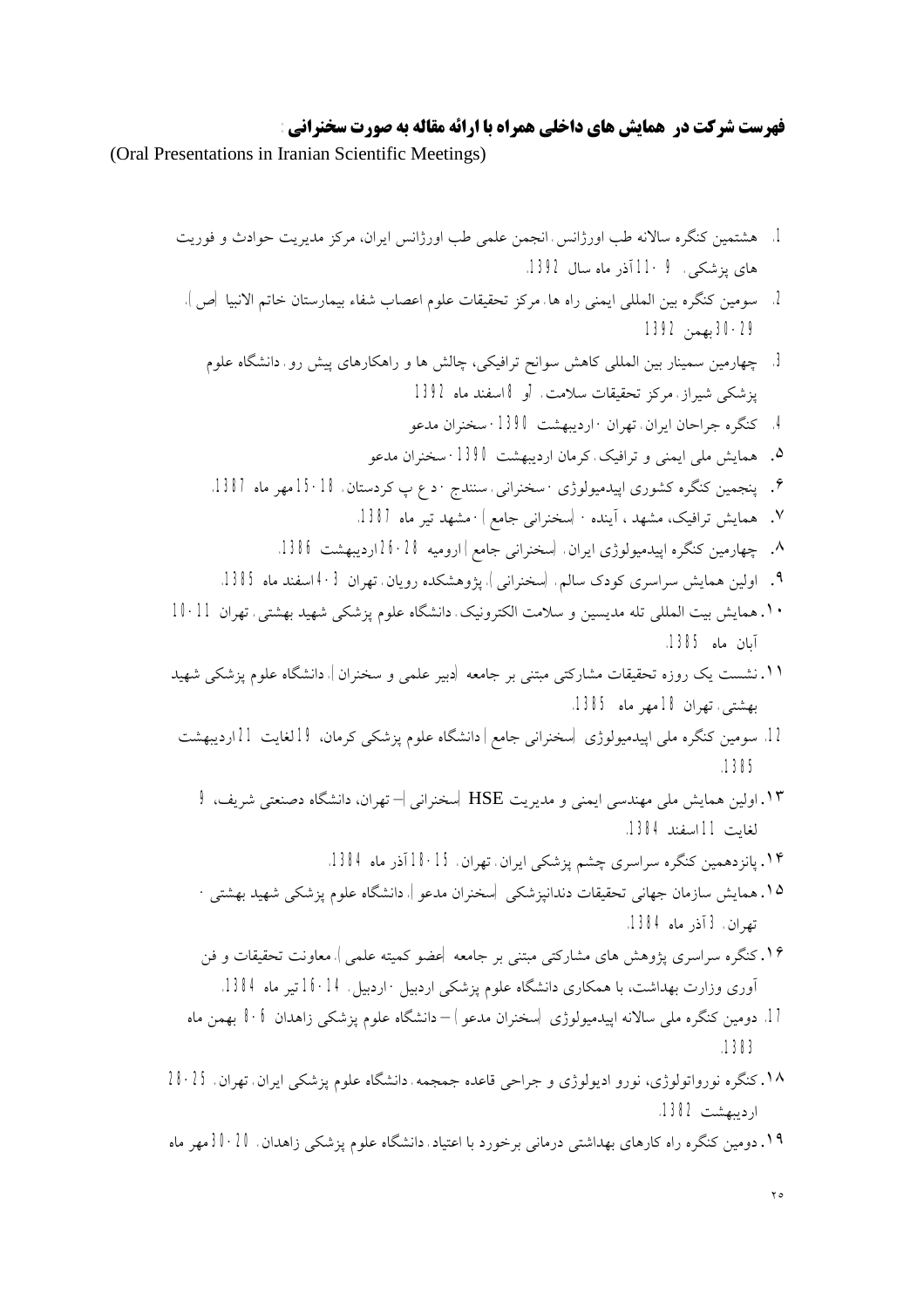.٢٠ همایش سلامت و بهداشت نظامی. دانشگاه علوم پزشکی بقیه ا.. (عج). تهران. 29-28 اردیبهشت .1381 .٢١ اولین کنگره پیشگیري از بیماري هاي غیر واگیر. مرکز تحقیقات غدد درون ریز دانشگاه علوم پزشکی شهید بهشتی. تهران. آبان .1381 .٢٢ سمینار سراسري زن و سلامت. دانشگاه علوم پزشکی ارومیه- ارومیه. 30-29 خرداد .1381 .٢٣ همایش اورژانس هاي داخلی(سخنران مدعو). دانشگاه علوم پزشکی لرستان- خرم آباد. مهر ماه .1381 .٢۴ همایش سراسري بهداشت خانواده (سخنرانی جامع)، دانشگاه علوم پزشکی لرستان، خرم آباد- 15 لغایت 16 آبان .1380 .٢۵ دومین کنگره ملی بهداشت عمومی و طب پیشگیري. دانشگاه علوم پزشکی کرمانشاه. 18-15 آبان ماه .1380 .٢۶ ششمین کنگره تغذیه ایران (سخنرانی و عضو کمیته علمی). دانشگاه علوم پزشکی اهواز. -24 27 بهمن .1379 .٢٧ اولین کنگره ملی بهداشت عمومی و طب پیشگیري. دانشگاه علوم پزشکی کرمانشاه. -1 3 آذر ماه .1379 .٢٨ همایش سراسري حوادث. دانشگاه علوم پزشکی لرستان- خرم آباد. 28-27 مهر ماه .1379 ۲۹. کنگره سم شناسی و مسمومیت دارویی ایران. دانشگاه علوم پزشکی اهواز. 25-27 آبان ماه 1378. .٣٠ اولین کنگره سراسري طب پیشگیري، دانشگاه علوم پزشکی همدان، 29-29 مهر ماه .1378 .٣١ همایش پزشکی و موازین شرع. دانشگاه علوم پزشکی اهواز. اردیبهشت .1378 .٣٢ سمینار کنترل عفونت هاي بیمارستانی. دانشگاه علوم پزشکی اهواز- اهواز. 12-10 بهمن .1377 .٣٣ سمینار بررسی عوامل موثر بر حاملگی هاي ناخواسته. دانشگاه علوم پزشکی اهواز- اهواز. 25-24 اردیبهشت .1376

.٣۴ اولین سمینار سراسري طب اجتماعی اطفال. دانشگاه علوم پزشکی زاهدان-. زاهدان .1368

#### **فهرست شرکت در کارگاه ها** (Lecturer of Workshops(:

- .1 کارگاه آموزش کاربرد آمار در پژوهش. دانشگاه علوم پزشکی اهواز-اهواز 15-16 خرداد ماه .1370
- .2 دبیر و شرکت کننده در کارگاه آموزشی روش هاي یاددهی. صندوق عمران سازمان ملل متحد با همکاري دانشگاه کالگري کانادا. اهواز 14-17 بهمن .1370
	- 3. کارگاه آموزشی برنامه ریزی و روش. دانشگاه علوم پزشکی اهواز-اهواز 3-1 اردیبهشت 1371.
	- .4 مدرس کارگاه آموزشی طب جامعه نگر. دانشگاه علوم پزشکی اهواز-اهواز 19-21 خرداد ماه .1371
- 5. مدرس هفتمین کارگاه آموزش روش تحقیق. دانشگاه علوم پزشکی اهواز -اهواز 11-7 اردیبهشت ماه 1376.
- .6 کارگاه نگارش و ارائه مقالات پزشکی. معاونت تحقیقات و فن آوري وزارت بهداشت. تهران29-30 خرداد ماه .1376
	- .7 مدرس هشتمین کارگاه آموزش روش تحقیق. دانشگاه علوم پزشکی اهواز-اهواز 29 آذر لغایت 3 دي ماه .1376
	- 8. مدرس دوازدهمین کارگاه آموزش روش تحقیق. دانشگاه علوم پزشکی اهواز -اهواز 6-2 آبان ماه 1378.

٢٦

.1382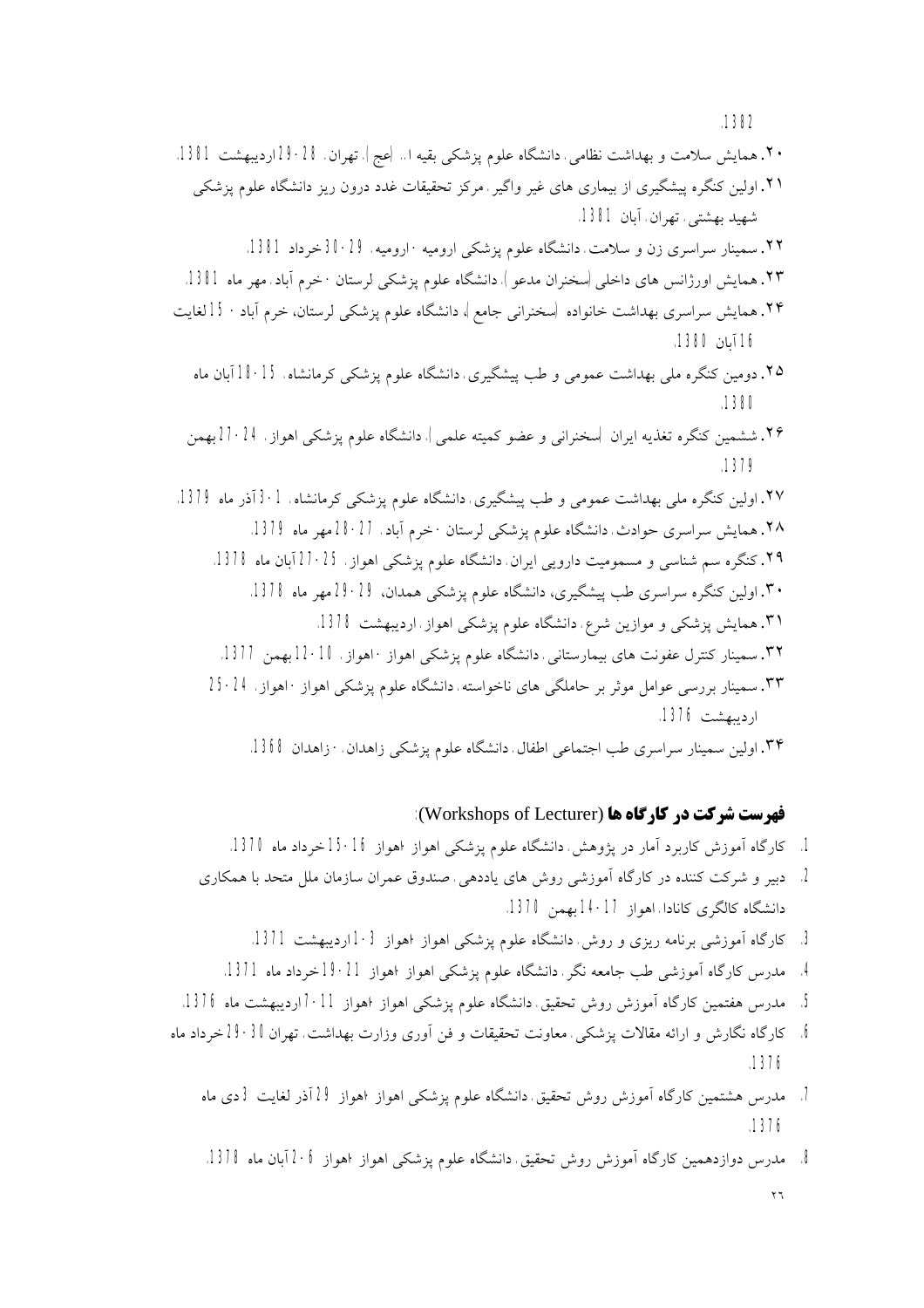- .9 مدرس اولین کارگاه آموزش نگارش و ارائه مقالات علوم پزشکی. دانشگاه علوم پزشکی اهواز- اهواز 21-22 آبان ماه .1376
- .10 مدرس دومین کارگاه آموزش نگارش و ارائه مقالات علوم پزشکی. دانشگاه علوم پزشکی اهواز- اهواز 29-30 بهمن ماه .1376
	- .11 مدرس نهمین کارگاه آموزش روش تحقیق. دانشگاه علوم پزشکی اهواز-اهواز -21 26 شهریور ماه .1377
	- .12 مدرس سومین کارگاه آموزش نگارش و ارائه مقالات علوم پزشکی. دانشگاه علوم پزشکی اهواز- اهواز -23 22مهر ماه .1377
		- .13 مدرس دهمین کارگاه آموزش روش تحقیق. دانشگاه علوم پزشکی اهواز-اهواز -17 12 دیماه .1377
	- .14 مدرس یازدهمین کارگاه آموزش روش تحقیق. دانشگاه علوم پزشکی اهواز-اهواز -20 15 اسفند ماه .1377
	- .15 مدرس کارگاه آموزش نگارش و ارائه مقالات علوم پزشکی. دانشگاه علوم پزشکی اهواز-اهواز 14-15 مهر ماه .1378
		- .16 مدرس سیزدهمین کارگاه آموزش روش تحقیق. دانشگاه علوم پزشکی اهواز-اهواز -6 2 بهمن ماه .1378
	- .17 مدرس کشوري کارگاه پیشگیري از سوانح و حوادث . وزارت بهداشت و دانشگاه علوم پزشکی هرمزگان- بندر عباس. 25-28 بهمن ماه .1378
	- .18 مدرس چهادهمین کارگاه آموزش روش تحقیق. دانشگاه علوم پزشکی اهواز-اهواز -18 14 اسفند ماه .1378
	- .19 مدرس کشوري کارگاه پیشگیري از سوانح و حوادث . وزارت بهداشت و دانشگاه علوم پزشکی بابل- بابل. 2-3 خرداد .1379
	- .20 مدرس کشوري کارگاه پیشگیري از سوانح و حوادث . وزارت بهداشت و دانشگاه علوم پزشکی اصفهان- اصفهان. -10 8 اسفند ماه .1379
- .21 مدرس کارگاه آموزش بررسی و نقد مقاله (چگونه یک مقاله علمی را بخوانیم؟). مرکز تحقیقات چشم دانشگاه علوم پزشکی شهید بهشتی. تهران 19 مهر ماه .1380
	- .22 مدرس کارگاه تکمیلی آموزش روش تحقیق. دانشگاه علوم پزشکی اهواز-اهواز- 11 اردیبهشت .1381
	- .23 مدرس کارگاه آموزش محاسبه اندازه نمونه در تحقیقات علوم پزشکی. مرکز تحقیقات چشم دانشگاه علوم پزشکی شهید بهشتی. تهران 23 خرداد ماه .1381
- .24 مدرس کارگاه آموزش نگارش و ارائه مقالات علوم پزشکی. بیمارستان گلستان -دانشگاه علوم پزشکی اهواز- اهواز 5 تیر ماه .1381
- .25 مدرس کارگاه آموزش خطاهاي متداول در تحقیقات علوم پزشکی و راه هاي کنترل آنها . مرکز تحقیقات چشم دانشگاه علوم پزشکی شهید بهشتی. تهران 5 دي ماه .1381
- .26 مدرس کارگاه مقدماتی روش تحقیق. فدراسیون پزشکی ورزشی جمهوري اسلامی ایران. -10 8 آذر ماه .1382
	- .27 مدرس کارگاه مقاله نویسی براي تحقیقات مورد-شاهدي. دانشگاه علوم پزشکی شهید بهشتی. تهران 19-21 تیر ماه .1381
	- 28. مدرس کارگاه مقدماتی روش تحقیق 10-8 آذر 1382- د ع پ اهواز سازمان تربیت بدنی ج ا ایران. 29. مدرس کارگاه آموزشی کارآزمایی های بالینی- 15 اردیبهشت 1384- مرکز تحقیقات چشم – د ع پ شهید بهشتی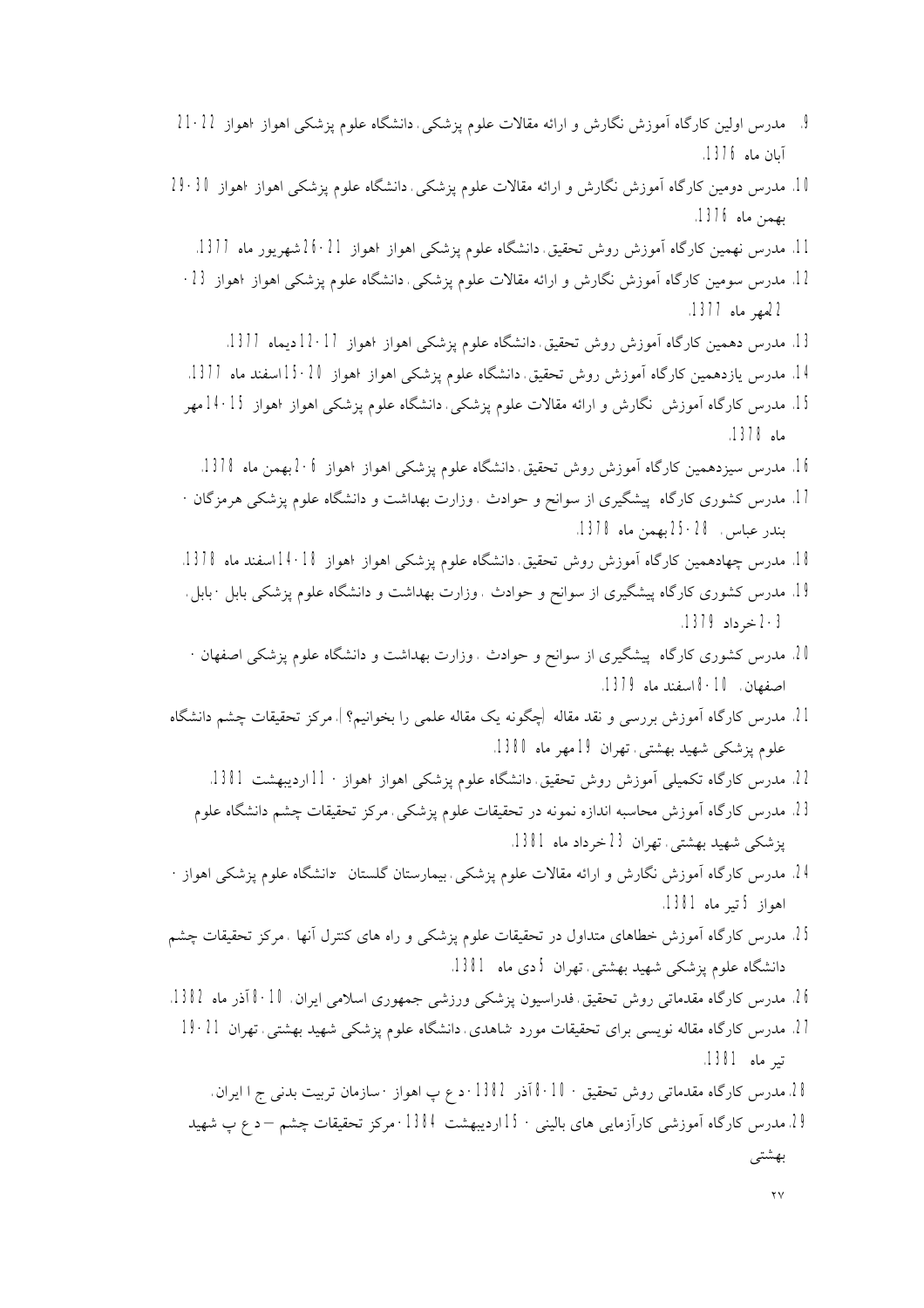30. مدرس کارگاه آموزشی و مقدماتی SPSS. 7-4 تیر 1384- دانشکده بهداشت – د ع پ شهید بهشتی. .31 مدرس کارگاه روش تحقیق رزینت ها ي دانشگاه. دانشگاه علوم پزشکی شهید بهشتی. تهران-30 25 شهریور ماه .1385

- .32 کارگاه مدیریت پژوهش با تاکید بر تعیین اولویت هاي تحقیقاتی. معاونت تحقیقات و فن آوري وزارت بهداشت و دانشگاه علوم پزشکی مشهد. مشهد مقدس- 12 و 13 مرداد .1385
- .33 مدرس کارگاه آموزشی هیئت علمی رشته فوریت هاي پزشکی کشور (دو دوره). تهران 6 و 11 شهریور ماه .1385
	- 34. مدرس کارگاه مدیریت پژوهش. دانشگاه علوم پزشکی شهید بهشتی. تهران 11-12 مهر ماه 1385.
	- 35. مدرس کارگاه اخلاق در پژوهش. دانشگاه علوم پزشکی شهید بهشتی. تهران 26-25 مهر ماه 1385.
- .36 مدرس و هماهنگ کننده کارگاه روش تحقیق. دانشگاه علوم پزشکی شهید بهشتی. تهران 7 و 8 آبان 1385,
- .37 کارگاه کشوري کدهاي اختصاصی اخلاق در پژوهش. دانشگاه علوم پزشکی بقیه ا... (عج) تهران 25-24 آبان .1385
	- .38 اولین کارگاه شیوه هاي ارائه مطلب در همایش هاي علمی. دانشگاه علوم پزشکی شهید بهشتی. تهران 27 آبان و 1 آذر ماه .1385
	- .39 اولین کارگاه مطالعات تشخیصی، غربالگري، طراحی و اعتبار سنجی پرسش نامه. دانشگاه علوم پزشکی شهید بهشتی. تهران 22 آذر ماه .1385
- .40 مدرس کارگاه آموزشی خطاهاي متداول در تحقیقات علوم پزشکی و کنترل آنها. دانشگاه علوم پزشکی شهید بهشتی. تهران -14 13 دي ماه .1385
	- .41 کارگاه روش تحقیق. دانشگاه علوم پزشکی شهید بهشتی. تهران 30 دي لغایت 4 بهمن ماه .1385
	- 42. مدرس کارگاه کارگاه فراتحلیل (Analysis Meta). دانشگاه علوم پزشکی شهید بهشتی. تهران دوم اسفند 1385,
	- .43 مدرس کارگاه اعتبارسنجی ابزارهاي گردآوري اطلاعات و کنترل خطاهاي تحقیق. دانشکده دندانپزشکی دانشگاه علوم پزشکی شهید بهشتی. تهران 17 لغایت 19 اسفند 1385,
- .44 مدرس کارگاه آموزش الکترونیک کردن سیستم پژوهشی. دانشگاه علوم پزشکی شهید بهشتی. تهران فروردین ماه .1386
	- .45 مدرس کارگاه نحوه نگارش مقاله علمی. سی و یکمین کنگره سالانه جامعه جراحان ایران. تهران- 15 اردیبهشت- .1386
		- .46 مدرس کارگاه روش تحقیق- دانشگاه علوم پزشکی شهید بهشتی. تهران- تیر ماه 1386
	- .47 مدرس کارگاه کاربردي سازي نتایج تحقیق- دانشگاه علوم پزشکی شهید بهشتی. تهران آذرماه .1386
- .48 مدرس و مسئول اولین کارگاه مراقبت هاي پیش بیمارستانی ویژه پلیس راه کشور. مرکز تحقیقات ارتقاء ایمنی و پیشگیري از مصدومیت ها- دانشگاه علوم پزشکی شهید بهشتی- تهران – 25 لغایت 29 خرداد .1387

 **:**(Physicians for courses Educational of Lecturer)**مدون بازآموزي هاي برنامه تدریس**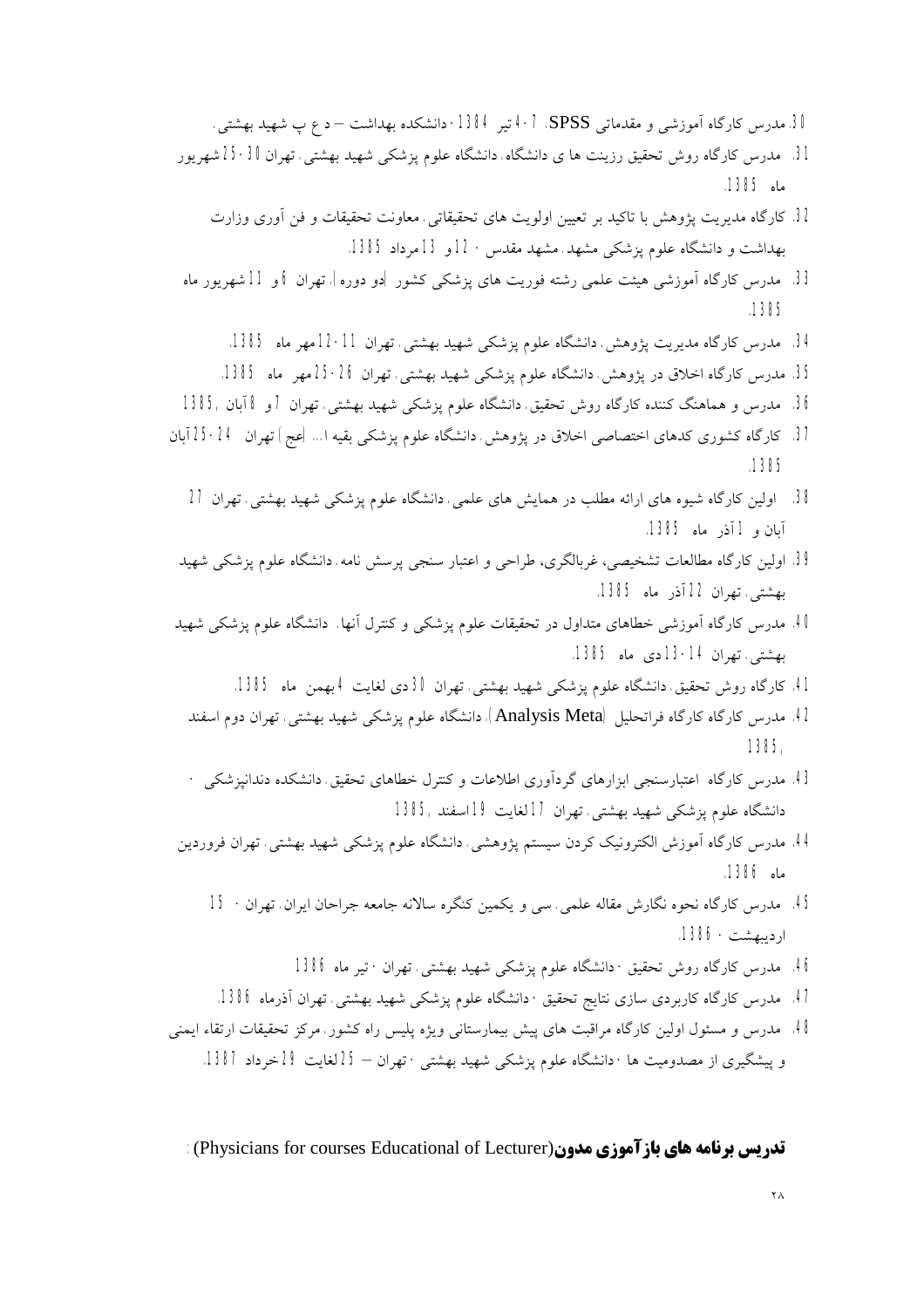- .1 مدرس برنامه مدون بازآموزي پزشکان عمومی- دانشگاه علوم پزشکی اهواز-اهواز 14 بهمن ماه .1376
- .2 مدرس برنامه مدون بازآموزي پزشکان عمومی- دانشگاه علوم پزشکی اهواز-دزفول 9-13 خرداد ماه .1377
- .3 مدرس برنامه مدون بازآموزي پزشکان عمومی- دانشگاه علوم پزشکی اهواز-اهواز 28 شهریور لغایت اول مهر ماه .1377
	- .4 مدرس برنامه مدون بازآموزي پزشکان عمومی- دانشگاه علوم پزشکی اهواز-اهواز -22 18 مهر ماه .1377
	- .5 مدرس برنامه مدون بازآموزي مخصوص داروسازان- دانشگاه علوم پزشکی اهواز-اهواز 1-5 آذر ماه 1377
- .6 .مدرس برنامه مدون بازآموزي مخصوص متخصصین اطفال- دانشگاه علوم پزشکی اهواز-اهواز 1-5 اسفند ماه .1377

**سایر فعالیت ها(**Other Scientific activities**(:** 

- .1 مشاور سازمان بهداشت جهانی در ژنو سویس، دپارتمان پیشگیري از خشونت و مصدومیت ها .2 رییس مرکز تحقیقات ارتقاء ایمنی و پیشگیري از مصدومیتها. دانشگاه علوم پزشکی شهید بهشتی. 1386 .3 مدیر امور پژوهشی دانشگاه علوم پزشکی شهید بهشتی 1385 .4 مدیر گروه اپیدمیولوژي دانشکده بهداشت دانشگاه علوم پزشکی شهید بهشتی 1386 .5 عضو هیئت ممیزه مرکزي دانشگاه علوم پزشکی شهید بهشتی 1387 .6 عضو جامعه اندیشمندان ترافیک کشور 1387 .7 عضو هیئت تحریریه مجله تخصصی راهور- پلیس راهنمایی و رانندگی ناجا 1387 .8 عضو شوراي پژوهشی مرکز تحقیقات کاربردي راهور .9 مسئول راه اندازي دانشکده پزشکی ترافیک در دانشگاه علوم پزشکی شهید بهشتی. 1386 .10 مسئول راه اندازه و تدوین برنامه آموزشی دوره MPH با گرایش ترافیک ویژه پزشکان شاغل در ناجا -
	- دانشگاه علوم پزشکی شهید بهشتی. 1386
		- .11 عضو شوراي پژوهشی بهداشت جهاد دانشگاهی مرکزي کشور 1385
- .12 عضو شوراي سیاستگذاري پژوهش در نظام سلامت- دانشگاه علوم پزشکی شهید بهشتی (ابلاغ ریاست محترم دانشگاه)
	- .13 عضو کمیته اجرایی و دبیر شوراي سیاستگذاري HSR دانشگاه. (ابلاغ معاون محترم پژوهشی دانشگاه آبان .(1385
		- .14 استاد مشاور دانشجویان شاهد و ایثارگر دانشگاه علوم پزشکی شهید بهشتی(ابلاغ ریاست محترم دانشگاه)
		- .15 دبیر شوراي پژوهشی و کمیته اجرایی شوراي پژوهشی دانشگاه (ابلاغ معاون محترم پژوهشی دانشگاه)
	- .16 دبیر کمیته اخلاق و کمیته اجرایی اخلاق در پژوهش دانشگاه (ابلاغ معاون محترم پژوهشی دانشگاه- تیر ماه (1385
		- .17 عضو هیئت تحریریه مجله تحقیقاتی حکیم.
		- .18 عضو هیئت تحریریه مجله دانشگاه علوم پزشکی گیلان
		- .19 عضو هیئت تحریریه مجله رهآورد دانش- دانشگاه علوم پزشکی اراك.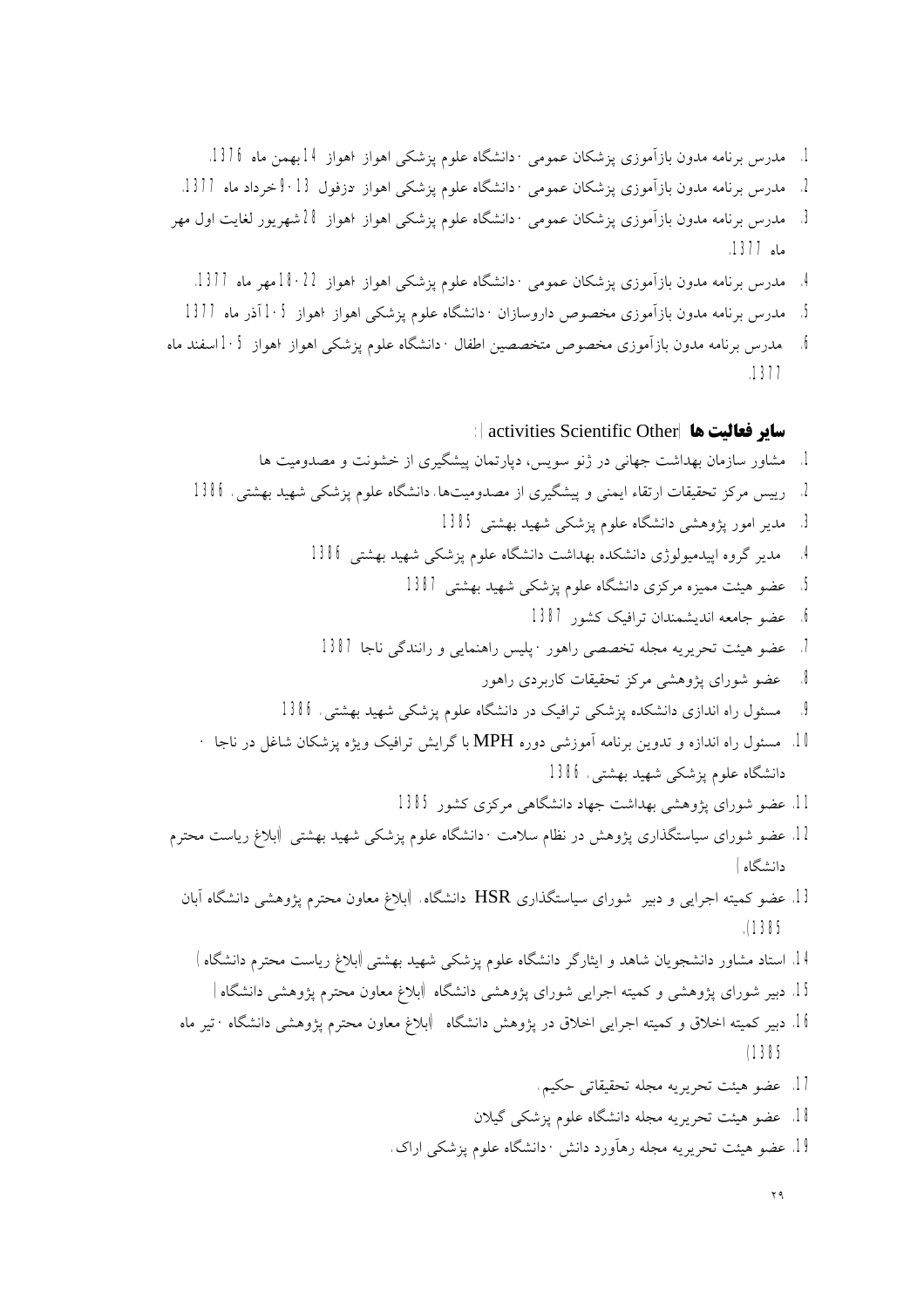- .20 عضو کمیته اخلاق دانشگاه علوم پزشکی شهید بهشتی. (ابلاغ رییس محترم دانشگاه از دي ماه 1385)
- .21 عضو کمیته اخلاق مرکز تحقیقات دندانپزشکی دانشگاه علوم پزشکی شهید بهشتی. (ابلاغ رییس محترم مرکز از آبان ماه 1385)
	- .22 عضو شوراي آموزشی پژوهشی دانشکده بهداشت دانشگاه علوم پزشکی شهید بهشتی (ابلاغ ریاست محترم دانشکده)
- .23 عضو شوراي پژوهشی کمیته پژوهشی دانشجویان دانشگاه (ابلاغ معاون محترم پژوهشی دانشگاه- بهمن ماه (1385
	- .24 عضو شوراي راهبردي رتبه بندي دانشکده پزشکی (ابلاغ رییس محترم دانشگاه- بهمن ماه 1385)
- .25 عضو شوراي تحصیلات تکمیلی دانشکده بهداشت دانشگاه علوم پزشکی شهید بهشتی (ابلاغ ریاست محترم دانشکده)
	- .26 موسس گروه پزشکی اجتماعی دانشگاه علوم پزشکی اهواز در سال .1368-1369

**ترجمه و تالیف کتاب تحت عناوین (**Books: written or translated**(:** 

- **.1** اپیدمیولوژي نوین بیماریهاي عفونی (ترجمه- مولف یوهان جیسک)، نشر وزارت بهداشت، درمان و آموزش پزشکی، معاونت سلامت.1380
- **.2** روش شناسی پژوهش هاي کاربردي در علوم پزشکی، (گروه مولفین)، نشر وزارت بهداشت، درمان و آموزش پزشکی، معاونت تحقیقات و فن آوري.1383
	- **.3** کلیات بهداشت عمومی (3 جلد)، (گروه مولفین)، انتشارات ارجمند .1385
	- **.4** مراقبت روانی اجتماعی از مردم سونامی زده مراقبت از سلامت روانی خود- دستورالعملهایی براي نیروهاي امدادگر (ترجمه- مولف سازمان جهانی بهداشت). نشر مرکز تحقیقات علوم پزشکی کشور .1384
- **.5** راهبرد پنج ساله سازمان بهداشت جهانی براي پیشگیري از آسیب هاي ناشی از حوادث رانندگی. (ترجمه- مولف سازمان جهانی بهداشت). نشر مرکز تحقیقات علوم پزشکی کشور تابستان 1383,
- **.6** خطاهاي متداول در تحقیقات علوم پزشکی (تالیف)، نشر مرکز تحقیقات علوم پزشکی کشور. .1384 (چاپ دوم 1386) انتشارات دانشگاه علوم پزشکی شهید بهشتی
	- **.7** مدیریت و اداره تحقیق (ترجمه و ویراستاري)، انتشارات دانشگاه علوم پزشکی شهید بهشتی. 1386
		- **.8** مراقبت از سلامت روانی خود، (ترجمه)، انتشارات دانشگاه علوم پزشکی شهید بهشتی. 1386
- **.9** پیشگیري از سوانح ترافیکی، (ترجمه و ویراستاري)، سازمان جهانی بهداشت- انتشارات مرکز تحقیقات کاربردي راهور و مرکز تحقیقات ارتقاء ایمنی و پیشگیري از مصدومیتها. 1387
	- ٣٠ **.10** مدیریت سرعت، (ترجمه و ویراستاري)، سازمان جهانی بهداشت و مشارکت جهانی ایمنی راه- انتشارات مرکز تحقیقات کاربردي راهور و مرکز تحقیقات ارتقاء ایمنی و پیشگیري از مصدومیتها (1388)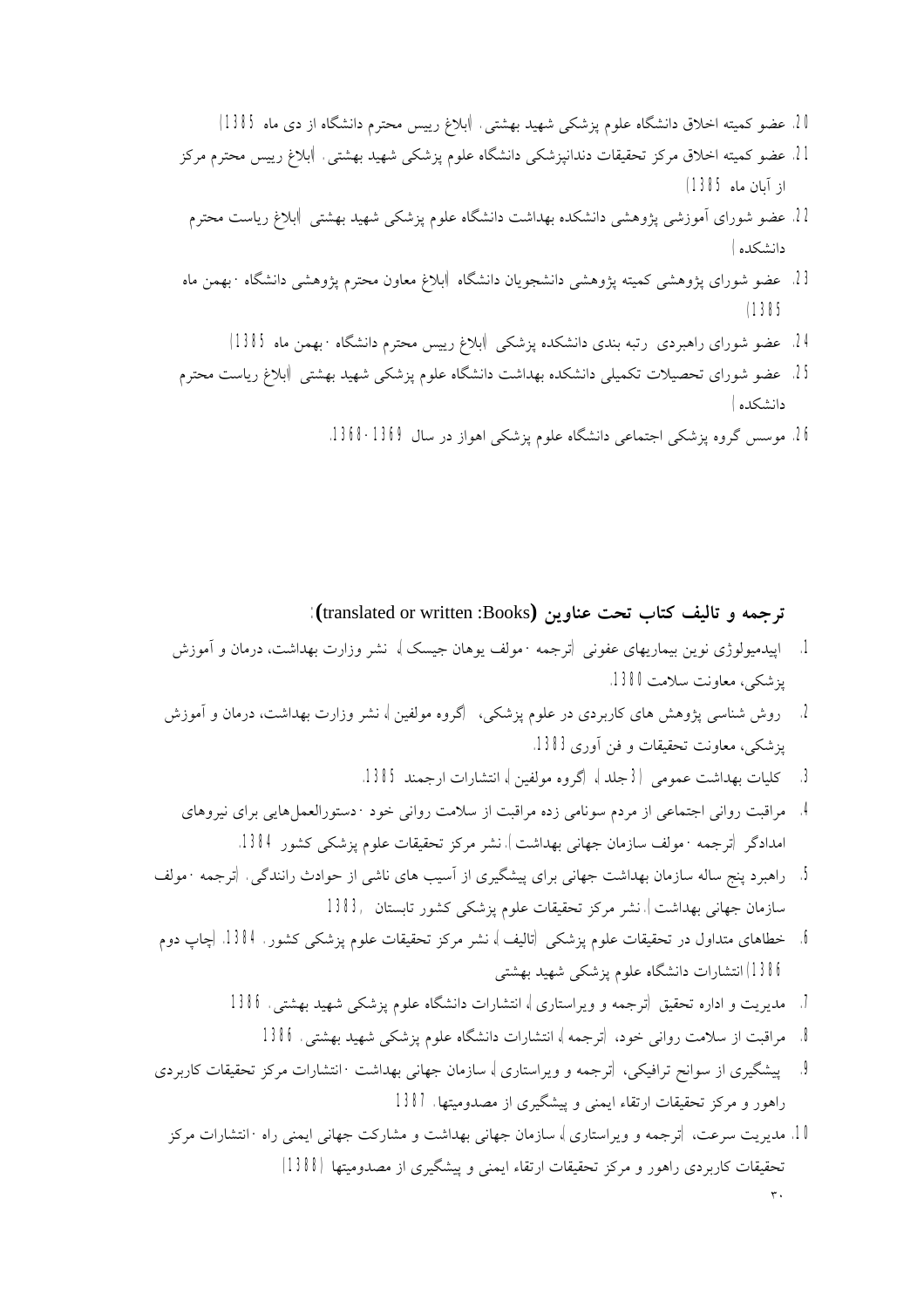- **11.** کلاه ایمنی (ترجمه و ویراستاري). سازمان بهداشت جهانی- انتشارات مرکز تحقیقات کاربردي راهور و مرکز تحقیقات ارتقاء ایمنی و پیشگیري از مصدومیتها (1388).
- **.12** گزارش جهانی پیشگیري از مصدومیت کودك (ترجمه و ویراستاري). سازمان بهداشت جهانی- انتشارات مرکز تحقیقات کاربردي راهور و مرکز تحقیقات ارتقاء ایمنی و پیشگیري از مصدومیتها (1388).
	- **.13** رویکرد اپیدمیولوژي ترجمه حمید سوري حسن غریب نواز- مرکز تحقیقات ارتقاي ایمنی و پیشگیري از مصدومیت ها- دانشگاه علوم پزشکی شهید بهشتی- نشر گلبان 1388
- **.14** گزارش وضعیت جهانی ایمنی راه: زمان اقدام. انتشارات مرکز تحقیقات کاربردي راهور و مرکز تحقیقات ارتقاء ایمنی و پیشگیري از مصدومیتها (1390).
- **.١۵** کمربند ایمنی و صندلی ایمنی کودك. راهنماي عملی ایمنی راه براي تصمیم گیرندگان و کارکنان. انتشارات مرکز تحقیقات کاربردي راهور و مرکز تحقیقات ارتقاء ایمنی و پیشگیري از مصدومیتها (1390).
- .16 گزارش وضعیت جهانی ایمنی راه: دهه اقدام براي ایمنی راه .2013 انتشارات مرکز تحقیقات کاربردي راهور و مرکز تحقیقات ارتقاء ایمنی و پیشگیري از مصدومیتها (1392).
	- .17 مدیریت و هدایت پایان نامه دکتري. تالیف- دانشگاه علوم پزشکی شهید بهشتی- انتشارات خانیران 1392
	- .18 ایمنی عابر پیاده.انتشارات مرکز تحقیقات کاربردي راهور و مرکز تحقیقات ارتقاء ایمنی و پیشگیري از مصدومیتها .(1392)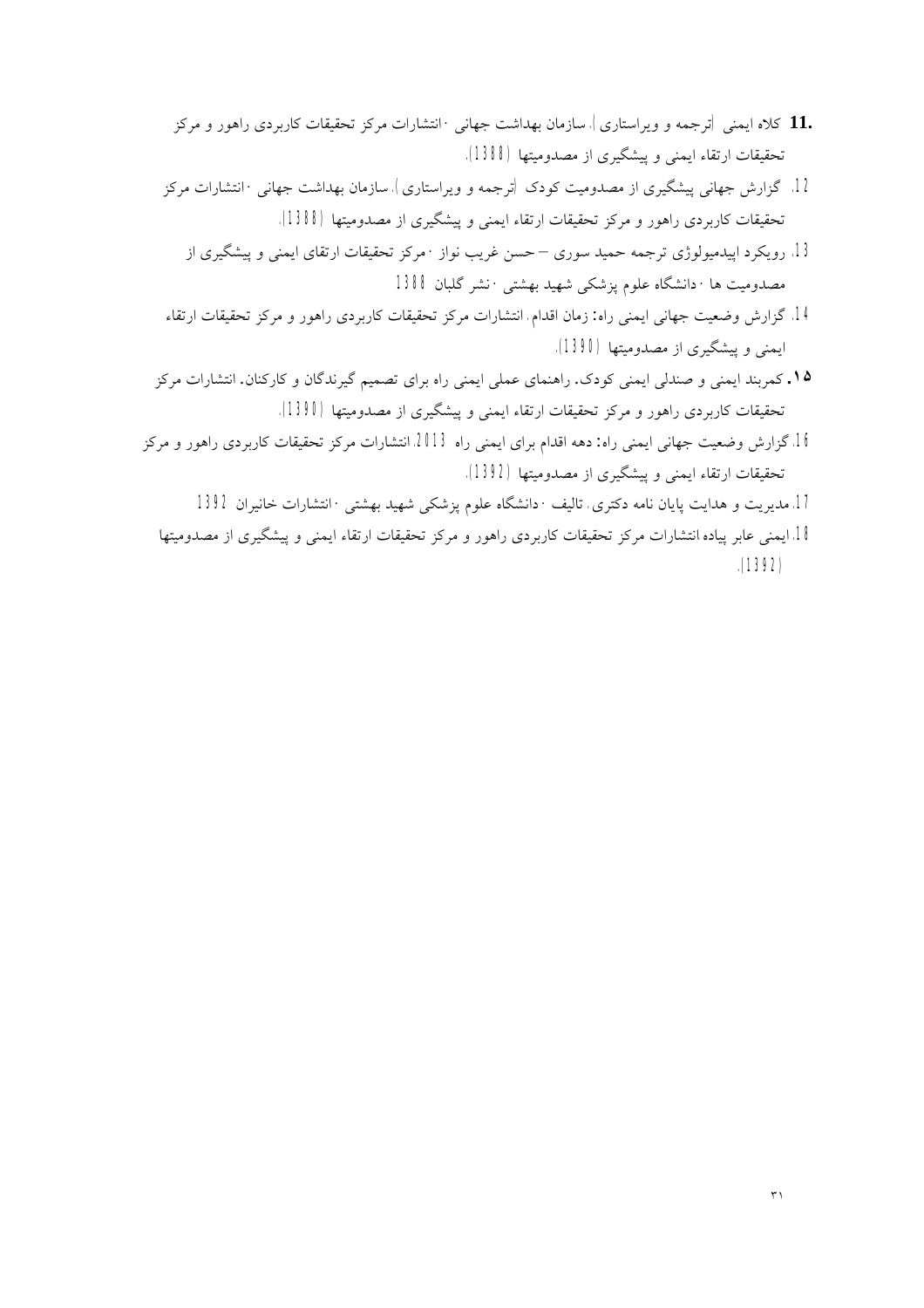#### **عناوین طرح هاي تحقیقاتی مصوب به عنوان مجري(**Approved Research Proposals**(:**

- بررسی کوهورت رشد و نمو در کودکان زیر یک سال اهوازي- 1370
- بررسی شیوه زندگی مرتبط با سلامت در بالغین جامعه شهري اهواز- 1376
	- بررسی اپیدمیولوژي حوادث در کودکان زیر 15 ساله اهوازي- 1377
- بررسی کیفیت زندگی مرتبط با وضعیت سلامتی کودکان مدارس ابتدایی شهر اهواز- 1380
	- بررسی شیوع و علل نابینایی و کم بینایی در استان تهران 1383
- تعیین میزان شیوع استرسهاي شغلی و ارتباط آنها با رخداد حوادث ناشی از کار در بین کارکنان شرکت سایپا- 1383
	- بررسی شیوع و عوامل موثر بر استرسهاي شغلی در مدیران گروه صنعتی سایپا- 1384
- طراحی،پیاده سازي و ارزیابی فرایند مستندسازي فعالیتهاي پژوهش دانشگاه علوم پزشکی شهید بهشتی- 1385 و 1386
	- تعیین نقش مراقبت والدین در رخداد حوادث ترافیکی کودکان 6 تا 9 ساله- 1386
- بررسی قابلیت استفاده از طرحهاي پژوهشی مصوب خاتمهیافته دانشگاه علوم پزشکی شهید بهشتی طی سال هاي 1381 لغایت -1385 سال 1385
	- تعیین اولویت های پژوهشی دانشگاه علوم پزشکی شهید بهشتی در سال 1386- 1386
		- بررسی و تحلیل منابع اطلاعاتی موجود سوانح ترافیکی کشور 1387
		- بررسی وضع موجود سوانح ترافیکی کشور بر اساس حل مسئله- 1387
			- تهیه نقشه سیاستگزاري سوانح ترافیکی کشور- 1387
	- شناسایی و افزایش آگاهی ذي نفعان سوانح ترافیکی کشور همراه با برنامه ریزي آموزشی مناسب- 1387
		- بررسی اولویت هاي پژوهشی در سوانح ترافیکی کشوردر سال -1387 1387
		- بررسی و تحلیل فرصت ها و موانع قانونی موجود در کنترل سوانح ترافیکی کشور- 1387

- بررسی ارتباط صدور گواهینامه یکساله موقت وآموزش جهت دریافت گواهینامه توسط پلیس راهنمایی ورانندگی با تغییر درمیزان مصدومیت هاي ترافیکی کشور- 1387

- بررسی نقش همیاران پلیس در میزان تخلفات و سوانح ترافیکی کشور- 1387
- بررسی میزان رضایمندي و آگاهی کاربران راه از عملکردپلیس راهور در طرح نوروزي سال .1388
- تعیین رفتارهاي پرخطر کارکنان شرکت خودروسازي سایپا در ارتباط با سلامت و ایمنی. تابستان 1390.